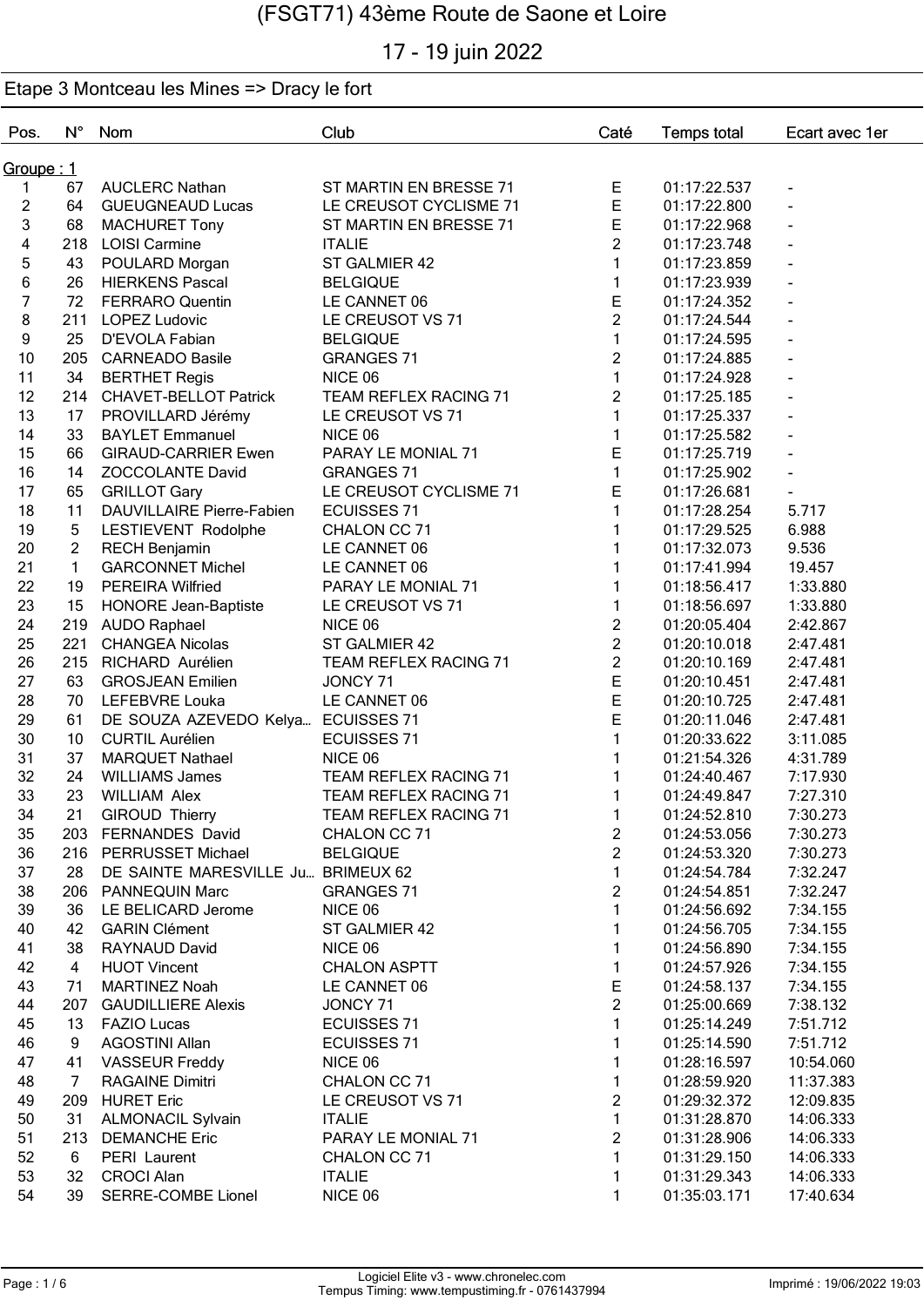# 17 - 19 juin 2022

| Pos.         | $N^{\circ}$       | Nom                      | Club                         | Caté           | Temps total  | Ecart avec 1er |  |  |  |  |
|--------------|-------------------|--------------------------|------------------------------|----------------|--------------|----------------|--|--|--|--|
|              | Groupe: 1 (Suite) |                          |                              |                |              |                |  |  |  |  |
| 55           | 30                | <b>MACHIN Thibault</b>   | <b>BRIMEUX 62</b>            |                | 01:35:25.157 | 18:02.620      |  |  |  |  |
|              | Abandons          |                          |                              |                |              |                |  |  |  |  |
| 56           | 12                | <b>DESBOIS Alexandre</b> | <b>ECUISSES 71</b>           |                |              | ۰              |  |  |  |  |
| 57           | 16                | <b>LANDRE Sébastien</b>  | LE CREUSOT VS 71             |                |              | ۰              |  |  |  |  |
| Non partants |                   |                          |                              |                |              |                |  |  |  |  |
| 58           | 8                 | THIBERT Sylvain          | CHALON CC 71                 |                |              |                |  |  |  |  |
| 59           | 27                | <b>COISY Fabien</b>      | <b>BRIMEUX 62</b>            |                |              |                |  |  |  |  |
| 60           | 44                | <b>BRILLOUET Pierre</b>  | VILLEJUST 91                 |                |              |                |  |  |  |  |
| 61           | 45                | DAME Damien              | <b>VILLEJUST 91</b>          |                |              |                |  |  |  |  |
| 62           | 73                | <b>SCIEUX Aymeric</b>    | <b>VILLEJUST 91</b>          | E              |              |                |  |  |  |  |
| 63           | 204               | MENEGHELLI Giovanni      | <b>CHARNAY LES CHALON 71</b> | 2              |              |                |  |  |  |  |
| 64           | 210               | JOLIVOT Sébastien        | LE CREUSOT VS 71             | $\overline{2}$ |              |                |  |  |  |  |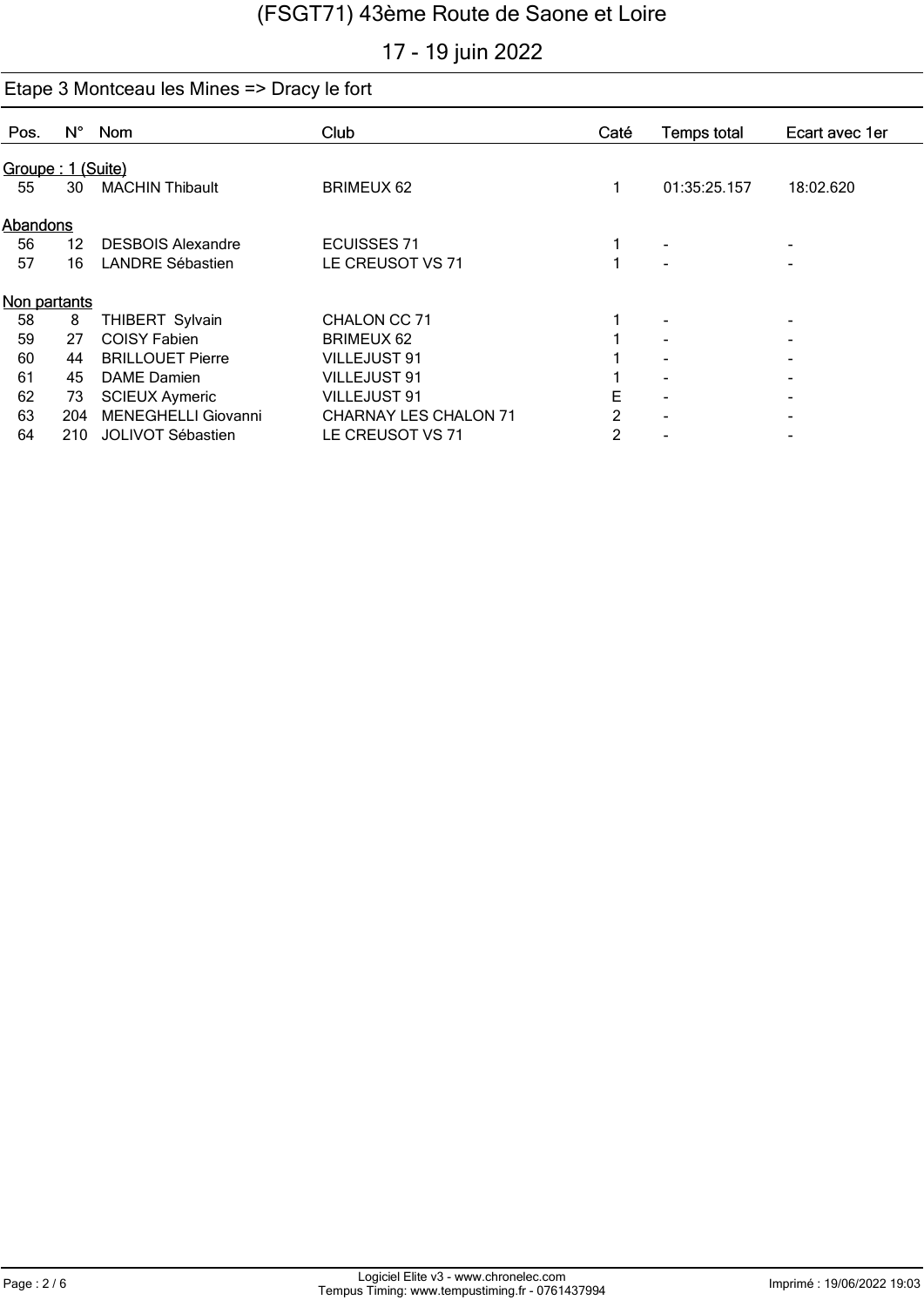## 17 - 19 juin 2022

| Pos.                    | $N^{\circ}$        | Nom                         | Club                          | Caté                    | <b>Temps total</b> | Ecart avec 1er |  |  |  |
|-------------------------|--------------------|-----------------------------|-------------------------------|-------------------------|--------------------|----------------|--|--|--|
|                         | <u> Groupe : 2</u> |                             |                               |                         |                    |                |  |  |  |
| 1                       | 301                | <b>DELAURO Alan</b>         | AMCT <sub>71</sub>            | 3                       | 01:23:31.772       |                |  |  |  |
| $\overline{c}$          | 308                | <b>BEUDET Yoann</b>         | <b>CHARNAY LES CHALON 71</b>  | 3                       | 01:23:31.775       |                |  |  |  |
| 3                       | 340                | <b>FOURNIER Nicolas</b>     | ROANNE <sub>42</sub>          | 3                       | 01:24:02.221       | 30.449         |  |  |  |
| $\overline{\mathbf{4}}$ | 338                | <b>PELLERIN Xavier</b>      | COGNIN <sub>73</sub>          | 3                       | 01:24:04.428       | 32.656         |  |  |  |
| 5                       | 303                | <b>SANCIER Victor</b>       | AMCT <sub>71</sub>            | 3                       | 01:25:55.987       | 2:24.215       |  |  |  |
| 6                       | 404                | <b>CHARLOT Denis</b>        | FLACE 71                      | 4                       | 01:25:56.287       | 2:24.215       |  |  |  |
| $\overline{7}$          |                    | 336 WILMET Frédéric         | <b>BELGIQUE</b>               | 3                       | 01:25:56.506       | 2:24.215       |  |  |  |
| 8                       | 320                | <b>BERARD Jean-Philippe</b> | LE CREUSOT VS 71              | 3                       | 01:25:56.529       | 2:24.215       |  |  |  |
| 9                       | 305                | <b>BONNETAIN Jean-Luc</b>   | CHALON UV 71                  | 3                       | 01:25:56.878       | 2:24.215       |  |  |  |
| 10                      | 339                | <b>SAHUC Thibault</b>       | COGNIN <sub>73</sub>          | 3                       | 01:25:57.137       | 2:24.215       |  |  |  |
| 11                      | 302                | <b>REGNAULT Thibault</b>    | AMCT 71                       | 3                       | 01:25:57.282       | 2:24.215       |  |  |  |
| 12                      | 425                | <b>RAMAEKERS Brice</b>      | <b>BELGIQUE</b>               | 4                       | 01:25:57.292       | 2:24.215       |  |  |  |
| 13                      | 317                | <b>THIBERT Lubin</b>        | <b>GRANGES 71</b>             | 3                       | 01:25:57.540       | 2:24.215       |  |  |  |
| 14                      | 326                | <b>MONNET Clément</b>       | <b>MARCIGNY 71</b>            | 3                       | 01:25:57.734       | 2:24.215       |  |  |  |
| 15                      |                    | 427 FLORET Stephane         | COGNIN <sub>73</sub>          | 4                       | 01:25:57.834       | 2:24.215       |  |  |  |
| 16                      | 403                | <b>LOUIS Fabrice</b>        | CHALON VS 71                  | 4                       | 01:25:57.922       | 2:24.215       |  |  |  |
| 17                      |                    | 424 PETIT Pascal            | <b>VARENNES ST SAUVEUR 71</b> | 4                       | 01:25:58.296       | 2:24.215       |  |  |  |
| 18                      | 406                | <b>BERARD Valentin</b>      | <b>GRANGES 71</b>             | 4                       | 01:25:58.453       | 2:24.215       |  |  |  |
| 19                      |                    | 429 VERNIER Philippe        | COGNIN <sub>73</sub>          | 4                       | 01:25:58.493       | 2:24.215       |  |  |  |
| 20                      |                    | 342 REBILLARD Enzo          | ST MARTIN EN BRESSE 71        | 3                       | 01:25:58.516       | 2:24.215       |  |  |  |
| 21                      |                    | 434 SPITERI Michael         | MEXIMIEUX 01                  | 4                       | 01:25:58.536       | 2:24.215       |  |  |  |
| 22                      | 402                | <b>DUMONTEL Jérome</b>      | BUXY 71                       | 4                       | 01:25:58.776       | 2:24.215       |  |  |  |
| 23                      |                    | 412 CHARLES Baptiste        | LE CREUSOT VS 71              | 4                       | 01:25:58.812       | 2:24.215       |  |  |  |
| 24                      |                    | 432 DEMAGNY Nicolas         | MEXIMIEUX 01                  | $\overline{\mathbf{4}}$ | 01:25:58.941       | 2:24.215       |  |  |  |
| 25                      |                    | 328 SAUNIER Phillipe        | <b>MARCIGNY 71</b>            | 3                       | 01:25:59.056       | 2:24.215       |  |  |  |
| 26                      | 325                | <b>GENETET Thomas</b>       | LOUHANS 71                    | 3                       | 01:25:59.320       | 2:24.215       |  |  |  |
| 27                      |                    | 314 LEJEUNE Sylvain         | FLACE 71                      | 3                       | 01:25:59.399       | 2:24.215       |  |  |  |
| 28                      | 315                | <b>TALMARD Gérald</b>       | FLACE 71                      | 3                       | 01:25:59.834       | 2:24.215       |  |  |  |
| 29                      | 419                | <b>DEPREZ Lucas</b>         | <b>MARCIGNY 71</b>            | $\overline{\mathbf{4}}$ | 01:26:00.033       | 2:24.215       |  |  |  |
| 30                      | 337                | <b>GIL Bruno</b>            | COGNIN <sub>73</sub>          | 3                       | 01:26:00.147       | 2:24.215       |  |  |  |
| 31                      | 413                | <b>CHARLES Romain</b>       | LE CREUSOT VS 71              | 4                       | 01:26:00.493       | 2:24.215       |  |  |  |
| 32                      | 310                | <b>LABBE Florian</b>        | <b>CHARNAY LES CHALON 71</b>  | 3                       | 01:26:00.651       | 2:24.215       |  |  |  |
| 33                      | 341                | MICHALET Stéphane           | ST CHAMOND 42                 | 3                       | 01:26:00.777       | 2:24.215       |  |  |  |
| 34                      |                    | 407 PANNEQUIN Robert        | <b>GRANGES 71</b>             | 4                       | 01:26:00.959       | 2:24.215       |  |  |  |
| 35                      | 330                | <b>DREZET Quentin</b>       | MONTCEAU 71                   | 3                       | 01:26:01.576       | 2:24.215       |  |  |  |
| 36                      |                    | 307 GRESSE Gabriel          | CHALON VS 71                  | 3                       | 01:26:08.518       | 2:36.746       |  |  |  |
| 37                      |                    | 416 DESGOUILLES Julien      | LE CREUSOT VS 71              | 4                       | 01:27:34.707       | 4:02.935       |  |  |  |
| 38                      |                    | 324 ROY Gerald              | <b>LOUHANS 71</b>             | 3                       | 01:28:14.870       | 4:43.098       |  |  |  |
| 39                      |                    | 327 PRONCHERY Mickael       | MARCIGNY 71                   | 3                       | 01:28:15.336       | 4:43.098       |  |  |  |
| 40                      |                    | 411 GAUTHEY Océane          | LE CREUSOT CYCLISME 71        | 4                       | 01:28:15.998       | 4:43.098       |  |  |  |
| 41                      |                    | 312 DUMONT Fabien           | <b>ECUISSES 71</b>            | 3                       | 01:28:16.292       | 4:43.098       |  |  |  |
| 42                      |                    | 410 GROSJEAN Gaëtan         | JONCY 71                      | 4                       | 01:28:16.396       | 4:43.098       |  |  |  |
| 43                      |                    | 431 CLAUDE Fabrice          | MEXIMIEUX 01                  | 4                       | 01:29:51.246       | 6:19.474       |  |  |  |
| 44                      |                    | 401 AURENGE Christophe      | AMCT 71                       | 4                       | 01:31:06.293       | 7:34.521       |  |  |  |
| 45                      |                    | 408 RABUT Lucas             | <b>GRANGES 71</b>             | 4                       | 01:31:06.402       | 7:34.521       |  |  |  |
| 46                      | 428                | <b>GARNIER Didier</b>       | COGNIN <sub>73</sub>          | 4                       | 01:31:06.641       | 7:34.521       |  |  |  |
| 47                      |                    | 435 ARMAND Jean-Claude      | ST CHAMOND 42                 | $\overline{\mathbf{4}}$ | 01:31:06.650       | 7:34.521       |  |  |  |
| 48                      | 321                | <b>DELERUE Franck</b>       | LOUHANS 71                    | 3                       | 01:31:07.033       | 7:34.521       |  |  |  |
| 49                      |                    | 319 ZOCCOLANTE Christophe   | <b>GRANGES 71</b>             | 3                       | 01:31:09.208       | 7:37.436       |  |  |  |
| 50                      | 417                | <b>MACIASZEK Guillaume</b>  | LE CREUSOT VS 71              | 4                       | 01:34:16.185       | 10:44.413      |  |  |  |
| 51                      | 405                | <b>RIGOMIER Vincent</b>     | FLACE 71                      | 4                       | 01:34:22.559       | 10:50.787      |  |  |  |
| 52                      | 335                | <b>RICHARD Philippe</b>     | <b>VERDUN 71</b>              | 3                       | 01:34:23.897       | 10:52.125      |  |  |  |
| 53                      | 409                | <b>RABUT Sylvain</b>        | <b>GRANGES 71</b>             | 4                       | 01:34:23.910       | 10:52.125      |  |  |  |
| 54                      | 421                | DORLAND Benoît              | ST MARTIN EN BRESSE 71        | 4                       | 01:36:23.699       | 12:51.927      |  |  |  |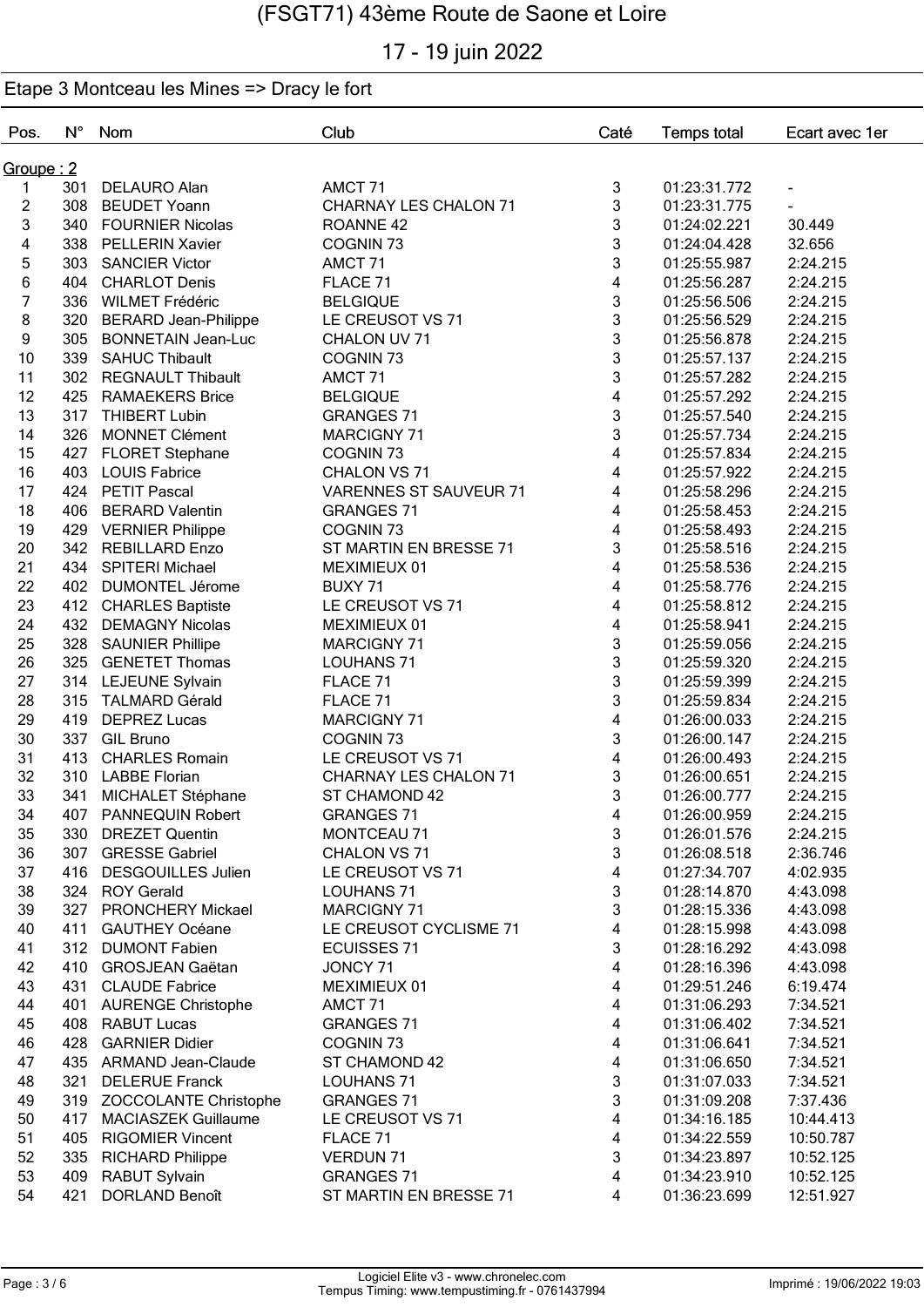# 17 - 19 juin 2022

| $N^{\circ}$ | Nom                      | Club                                                                                                                                   | Caté              | <b>Temps total</b> | Ecart avec 1er |           |
|-------------|--------------------------|----------------------------------------------------------------------------------------------------------------------------------------|-------------------|--------------------|----------------|-----------|
|             |                          |                                                                                                                                        |                   |                    |                |           |
|             |                          | COGNIN <sub>73</sub>                                                                                                                   | 4                 | 01:37:24.548       | 13:52.776      |           |
| 418         | <b>MAIKHAF Ahmed</b>     | LE CREUSOT VS 71                                                                                                                       | 4                 | 01:37:34.115       | 14:02.343      |           |
| 439         | <b>ALENDA Nathan</b>     | CHALON VS 71                                                                                                                           | 4                 | 01:37:39.004       | 14:07.232      |           |
| 420         | <b>ROGALSKI Arthur</b>   | MONTCEAU 71                                                                                                                            | 4                 | 01:38:08.102       | 14:36.330      |           |
|             |                          | LOUHANS 71                                                                                                                             | 3                 | 01:38:09.374       | 14:37.602      |           |
| 316         | <b>BOSC Raoul</b>        |                                                                                                                                        |                   | 01:38:24.189       |                |           |
| 433         |                          | MEXIMIEUX 01                                                                                                                           | 4                 | 01:42:10.820       | 18:39.048      |           |
| 430         |                          | <b>ITALIE</b>                                                                                                                          | 4                 | 01:45:01.976       | 21:30.204      |           |
|             |                          |                                                                                                                                        |                   |                    |                |           |
| 423         | REBILLARD Stéphane       | ST MARTIN EN BRESSE 71                                                                                                                 | 4                 |                    |                |           |
|             |                          |                                                                                                                                        |                   |                    |                |           |
| 329         | <b>BAUDIN Thibaut</b>    | <b>MONTCEAU 71</b>                                                                                                                     | 3                 |                    |                |           |
| 333         | <b>BADET Antoine</b>     | <b>TEAM REFLEX RACING 71</b>                                                                                                           | 3                 |                    |                |           |
| 334         | <b>FOUILLOUX Thierry</b> | <b>TEAM REFLEX RACING 71</b>                                                                                                           | 3                 |                    | ۰              |           |
| 437         | DA FONSECA Eduardo       | VILLEJUST 91                                                                                                                           | 4                 |                    |                |           |
| 438         | <b>GOGUELAT Romain</b>   | VILLEJUST 91                                                                                                                           | 4                 |                    | ۰              |           |
|             | 323<br>Abandons          | Groupe: 2 (Suite)<br>426 DESFEUX Jean Francois<br><b>MASA Sylvain</b><br><b>FREMY Thierry</b><br><b>LOCATELLI Remo</b><br>Non partants | <b>GRANGES 71</b> | 3                  |                | 14:52.417 |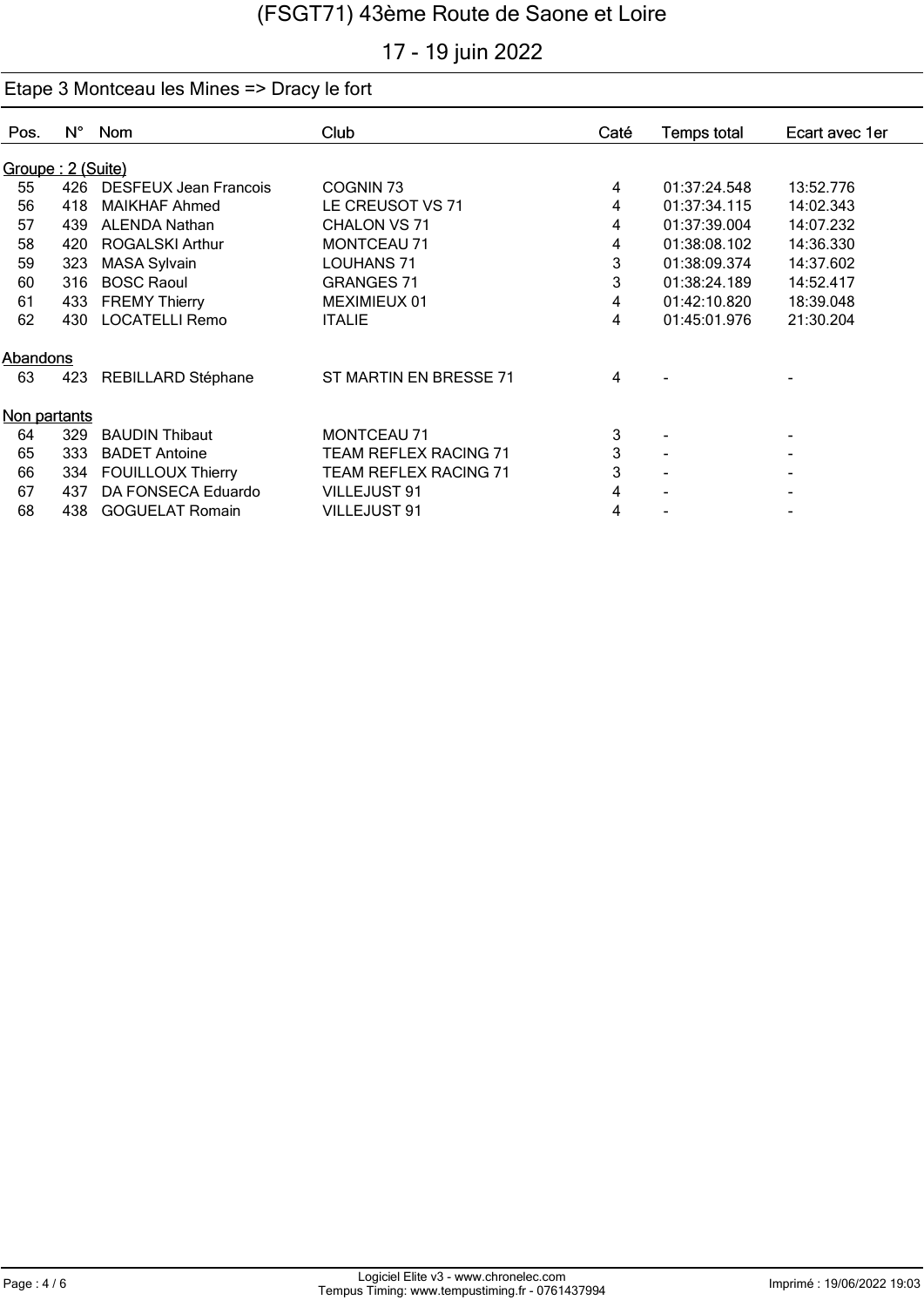# 17 - 19 juin 2022

| Pos.               | $N^{\circ}$ | Nom                       | Club                         | Caté | <b>Temps total</b> | Ecart avec 1er           |
|--------------------|-------------|---------------------------|------------------------------|------|--------------------|--------------------------|
| <u> Groupe : 3</u> |             |                           |                              |      |                    |                          |
|                    | 522         | <b>CROCI Silvano</b>      | <b>ITALIE</b>                | 5    | 01:35:19.535       | $\overline{\phantom{a}}$ |
| $\overline{c}$     | 524         | <b>LEPRI Arnaldo</b>      | <b>ITALIE</b>                | 5    | 01:35:20.833       | 1.298                    |
| 3                  | 523         | <b>FORNARI Andrea</b>     | <b>ITALIE</b>                | 5    | 01:35:21.067       | 1.298                    |
| 4                  | 509         | <b>PONCET Flavie</b>      | JONCY 71                     | 5    | 01:37:13.691       | 1:54.156                 |
| 5                  |             | 520 POLLET Daniel         | COGNIN <sub>73</sub>         | 5    | 01:37:13.855       | 1:54.156                 |
| 6                  | 502         | JOBLOT Thierry            | BUXY <sub>71</sub>           | 5    | 01:37:51.297       | 2:31.762                 |
| $\overline{7}$     | 511         | MICHAUDET Jean            | ST MARCEL 71                 | 5    | 01:37:51.542       | 2:31.762                 |
| 8                  | 501         | <b>BRUZZONI Stéphane</b>  | BUXY 71                      | 5    | 01:37:52.036       | 2:31.762                 |
| 9                  | 510         | <b>DUCOTE Jean-Michel</b> | <b>MONTCEAU 71</b>           | 5    | 01:39:21.252       | 4:01.717                 |
| 10                 | 506         | <b>TRANCHANT Regis</b>    | CHALON VS 71                 | 5    | 01:39:21.734       | 4:01.717                 |
| 11                 | 515         | <b>PERRET Florian</b>     | ST MARTIN EN BRESSE 71       | 5    | 01:39:23.957       | 4:04.422                 |
| 12                 | 516         | <b>RABUT Eric</b>         | ST MARTIN EN BRESSE 71       | 5    | 01:39:24.259       | 4:04.422                 |
| 13                 | 525         | STACCHI Andrea            | <b>ITALIE</b>                | 5    | 01:43:56.969       | 8:37.434                 |
| 14                 | 504         | <b>BRUILLOT Dominique</b> | CHALON UV 71                 | 5    | 01:43:57.278       | 8:37.434                 |
| 15                 | 602         | <b>CREUZENET Cyril</b>    | <b>CHARNAY LES CHALON 71</b> | 6    | 01:44:24.384       | 9:04.849                 |
| 16                 | 513         | <b>MARGUIN Laurent</b>    | ST MARTIN EN BRESSE 71       | 5    | 01:47:24.896       | 12:05.361                |
| 17                 | 508         | <b>GLONIN Corentin</b>    | <b>GRANGES 71</b>            | 5    | 01:47:24.975       | 12:05.361                |
| 18                 | 604         | <b>MORNAT Julien</b>      | JONCY 71                     | 6    | 01:58:51.635       | 23:32.100                |
| Abandons           |             |                           |                              |      |                    |                          |
| 19                 |             | 514 MAZUE Laurent         | ST MARTIN EN BRESSE 71       | 5    |                    |                          |
| Non partants       |             |                           |                              |      |                    |                          |
| 20                 | 526         | CAZES Sylvain             | VILLEJUST 91                 | 5    | $\blacksquare$     | ۰                        |
| 21                 | 601         | <b>PROST Perrine</b>      | AMCT <sub>71</sub>           | 6    |                    |                          |
| 22                 | 605         | <b>CLERC Albert</b>       | LE CREUSOT VS 71             | 6    |                    |                          |
| 23                 | 607         | <b>TILLIER Jacky</b>      | <b>MONTCEAU 71</b>           | 6    |                    |                          |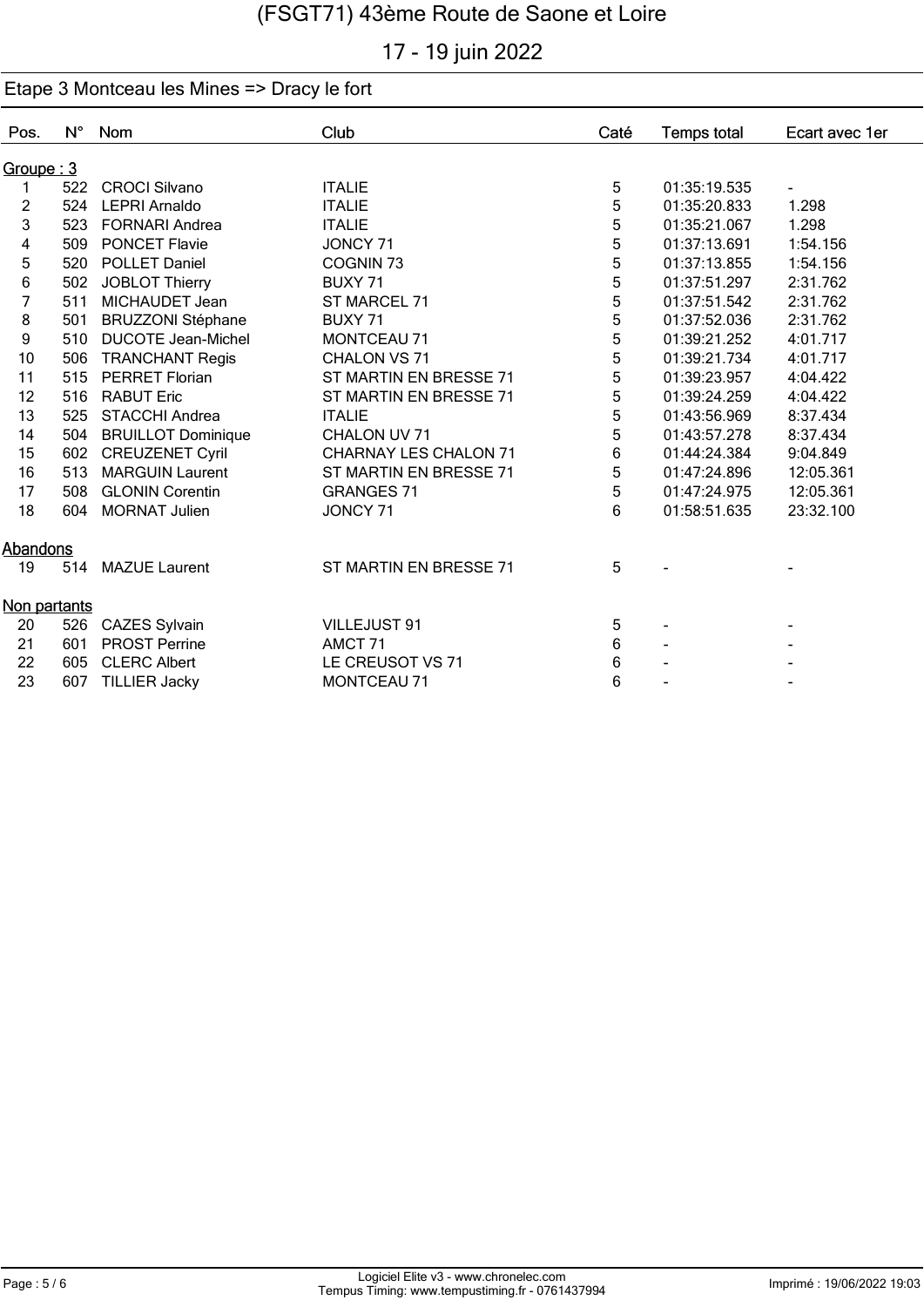## 17 - 19 juin 2022

| Pos.           | Ν°  | Nom                  | Club                   | Caté | Temps total  | Ecart avec 1er |  |  |
|----------------|-----|----------------------|------------------------|------|--------------|----------------|--|--|
|                |     |                      |                        |      |              |                |  |  |
| Groupe: $4$    |     |                      |                        |      |              |                |  |  |
|                |     | 655 AUCLERC Léna     | ST MARTIN EN BRESSE 71 | F    | 01:39:22.297 | ۰.             |  |  |
| $\overline{2}$ | 651 | <b>AURENGE Tanya</b> | AMCT 71                | F    | 01:44:59.584 | 5:37.287       |  |  |
| 3              |     | 654 ZACCHIA Jocelyne | ST MARCEL 71           | F    | 01:51:32.638 | 12:10.341      |  |  |
| 4              |     | 653 BOSC Charlotte   | JONCY 71               | F    | 01:58:52.301 | 19:30.004      |  |  |
| 5.             |     | 652 RABUT Catherine  | <b>GRANGES 71</b>      | F    | 01:59:39.270 | 20:16.973      |  |  |
|                |     |                      |                        |      |              |                |  |  |
| Abandons       |     |                      |                        |      |              |                |  |  |
| 6              | 656 | ZOCCOLANTE Céline    | ST MARTIN EN BRESSE 71 | F    | -            | -              |  |  |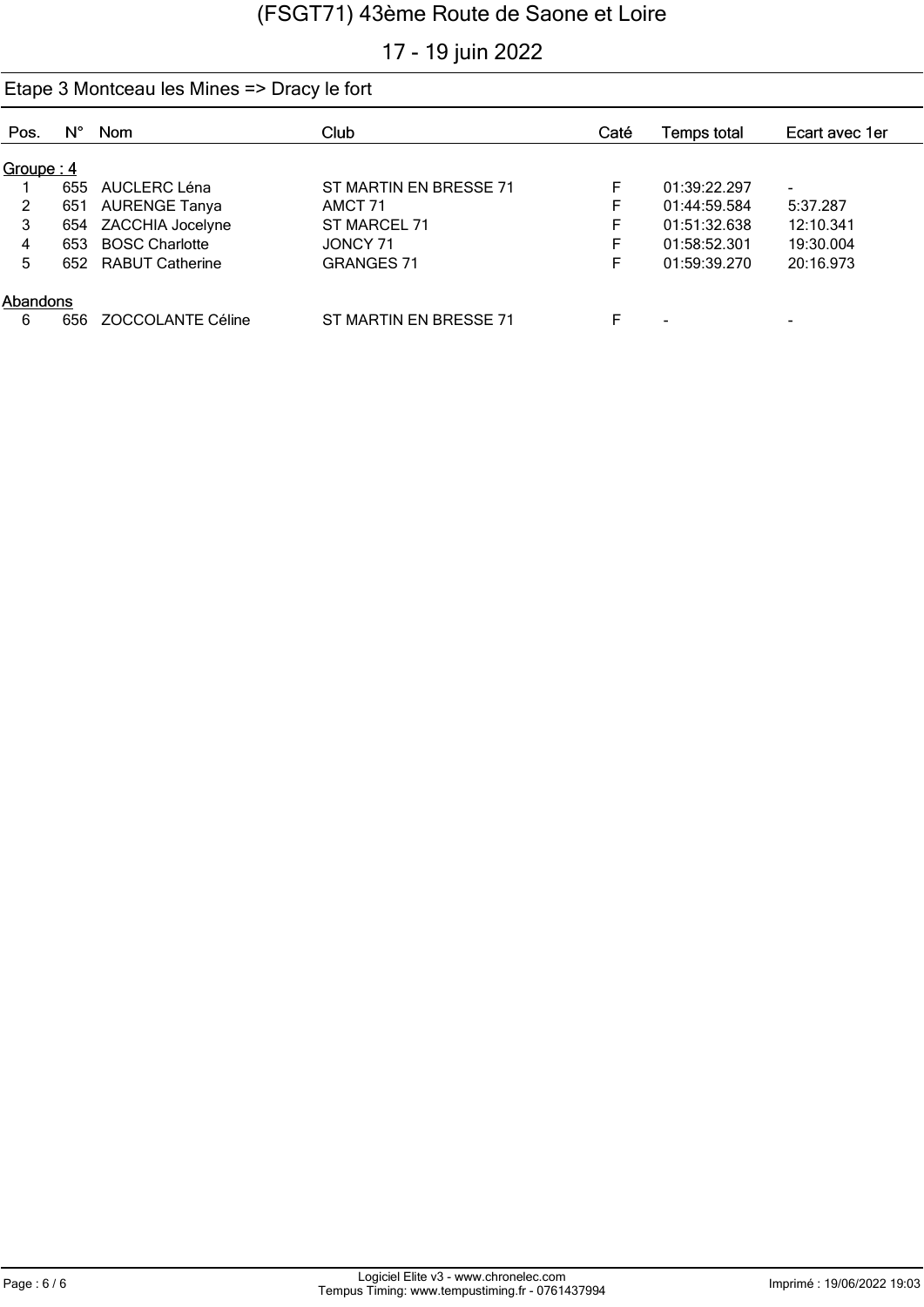# 17 - 19 juin 2022

| Pos.           | $N^{\circ}$    | Nom                                                | Club                         | Caté              | <b>Temps total</b>           | Ecart avec 1er         |
|----------------|----------------|----------------------------------------------------|------------------------------|-------------------|------------------------------|------------------------|
| $\mathbf{1}$   | 205            | <b>CARNEADO Basile</b>                             | <b>GRANGES 71</b>            | $\overline{c}$    | 04:24:34.243                 |                        |
| $\overline{c}$ | 14             | <b>ZOCCOLANTE David</b>                            | <b>GRANGES 71</b>            | $\mathbf{1}$      | 04:25:45.226                 | 1:10.983               |
| 3              | 64             | <b>GUEUGNEAUD Lucas</b>                            | LE CREUSOT CYCLISME 71       | E                 | 04:27:07.341                 | 2:33.098               |
| 4              | 68             | <b>MACHURET Tony</b>                               | ST MARTIN EN BRESSE 71       | E                 | 04:27:20.201                 | 2:45.958               |
| $\overline{5}$ | 34             | <b>BERTHET Regis</b>                               | NICE 06                      | $\mathbf{1}$      | 04:27:28.548                 | 2:54.305               |
| 6              | 67             | <b>AUCLERC Nathan</b>                              | ST MARTIN EN BRESSE 71       | E                 | 04:27:31.738                 | 2:57.495               |
| $\overline{7}$ | 5              | LESTIEVENT Rodolphe                                | CHALON CC 71                 | $\mathbf{1}$      | 04:27:32.351                 | 2:58.108               |
| 8              | 72             | <b>FERRARO Quentin</b>                             | LE CANNET 06                 | E                 | 04:27:37.620                 | 3:03.377               |
| 9              | 17             | PROVILLARD Jérémy                                  | LE CREUSOT VS 71             | $\mathbf{1}$      | 04:27:41.136                 | 3:06.893               |
| 10             | 26             | <b>HIERKENS Pascal</b>                             | <b>BELGIQUE</b>              | $\mathbf{1}$      | 04:27:41.678                 | 3:07.435               |
| 11             | $\mathbf{1}$   | <b>GARCONNET Michel</b>                            | LE CANNET 06                 | $\mathbf{1}$      | 04:27:44.628                 | 3:10.385               |
| 12             | 211            | <b>LOPEZ Ludovic</b>                               | LE CREUSOT VS 71             | $\overline{c}$    | 04:27:46.192                 | 3:11.949               |
| 13             | 25             | D'EVOLA Fabian                                     | <b>BELGIQUE</b>              | $\mathbf{1}$      | 04:27:47.489                 | 3:13.246               |
| 14             | 43             | POULARD Morgan                                     | ST GALMIER 42                | $\mathbf{1}$      | 04:27:50.639                 | 3:16.396               |
| 15             | 218            | <b>LOISI Carmine</b>                               | <b>ITALIE</b>                | $\overline{2}$    | 04:27:51.548                 | 3:17.305               |
| 16             | 15             | <b>HONORE Jean-Baptiste</b>                        | LE CREUSOT VS 71             | $\mathbf{1}$      | 04:29:03.759                 | 4:29.516               |
| 17             | 10             | <b>CURTIL Aurélien</b>                             | <b>ECUISSES 71</b>           | $\mathbf{1}$      | 04:30:42.007                 | 6:07.764               |
| 18             | 214            | <b>CHAVET-BELLOT Patrick</b>                       | <b>TEAM REFLEX RACING 71</b> | $\overline{c}$    | 04:33:24.893                 | 8:50.650               |
| 19             | $\overline{2}$ | <b>RECH Benjamin</b>                               | LE CANNET 06                 | $\mathbf{1}$      | 04:33:25.287                 | 8:51.044               |
| 20             | 33             | <b>BAYLET Emmanuel</b>                             | NICE 06                      | $\mathbf{1}$      | 04:34:22.787                 | 9:48.544               |
| 21             | 37             | <b>MARQUET Nathael</b>                             | NICE 06                      | $\mathbf{1}$      | 04:34:30.324                 | 9:56.081               |
| 22             | 9              | <b>AGOSTINI Allan</b>                              | <b>ECUISSES 71</b>           | $\mathbf{1}$      | 04:35:18.470                 | 10:44.227              |
| 23             | 36             | LE BELICARD Jerome                                 | NICE 06                      | $\mathbf{1}$      | 04:35:50.693                 | 11:16.450              |
| 24             | 215            | RICHARD Aurélien                                   | TEAM REFLEX RACING 71        | $\overline{c}$    | 04:36:14.209                 | 11:39.966              |
| 25             | 221            | <b>CHANGEA Nicolas</b>                             | ST GALMIER 42                | $\overline{2}$    | 04:36:14.898                 | 11:40.655              |
| 26             | 11             | <b>DAUVILLAIRE Pierre-Fabien</b>                   | <b>ECUISSES 71</b>           | $\mathbf{1}$      | 04:36:19.939                 | 11:45.696              |
| 27             | 24             | <b>WILLIAMS James</b>                              | TEAM REFLEX RACING 71        | $\mathbf{1}$      | 04:36:30.471                 | 11:56.228              |
| 28             | 65             | <b>GRILLOT Gary</b>                                | LE CREUSOT CYCLISME 71       | E                 | 04:37:14.562                 | 12:40.319              |
| 29             | 63             | <b>GROSJEAN Emilien</b>                            | JONCY 71                     | E                 | 04:39:29.287                 | 14:55.044              |
| 30             | 203            | FERNANDES David                                    | CHALON CC 71                 | $\overline{2}$    | 04:40:43.196                 | 16:08.953              |
| 31             | 66             | <b>GIRAUD-CARRIER Ewen</b>                         | PARAY LE MONIAL 71           | E                 | 04:41:06.250                 | 16:32.007              |
| 32             | 19             | <b>PEREIRA Wilfried</b>                            | PARAY LE MONIAL 71           | $\mathbf{1}$      | 04:41:35.266                 | 17:01.023              |
| 33             | 32             | <b>CROCI Alan</b>                                  | <b>ITALIE</b>                | $\mathbf{1}$<br>E | 04:43:35.145                 | 19:00.902              |
| 34             | 70             | LEFEBVRE Louka                                     | LE CANNET 06                 |                   | 04:43:53.161                 | 19:18.918              |
| 35             | 38             | RAYNAUD David                                      | NICE 06                      | 1                 | 04:44:07.508                 | 19:33.265              |
| 36             | 206            | PANNEQUIN Marc                                     | <b>GRANGES 71</b>            | 2<br>E            | 04:44:24.233                 | 19:49.990              |
| 37             | 71             | <b>MARTINEZ Noah</b>                               | LE CANNET 06<br>CHALON CC 71 | $\mathbf{1}$      | 04:44:42.878                 | 20:08.635              |
| 38<br>39       | 7<br>61        | <b>RAGAINE Dimitri</b><br>DE SOUZA AZEVEDO Kelyann | <b>ECUISSES 71</b>           | Ε                 | 04:44:47.281<br>04:47:52.482 | 20:13.038<br>23:18.239 |
| 40             | 23             | <b>WILLIAM Alex</b>                                | TEAM REFLEX RACING 71        | 1                 | 04:48:28.572                 | 23:54.329              |
| 41             | 21             | <b>GIROUD Thierry</b>                              | <b>TEAM REFLEX RACING 71</b> | 1                 | 04:48:39.450                 | 24:05.207              |
| 42             | 216            | PERRUSSET Michael                                  | <b>BELGIQUE</b>              | $\overline{c}$    | 04:49:06.099                 | 24:31.856              |
| 43             | 13             | <b>FAZIO Lucas</b>                                 | <b>ECUISSES 71</b>           | $\mathbf{1}$      | 04:52:23.404                 | 27:49.161              |
| 44             | 207            | <b>GAUDILLIERE Alexis</b>                          | JONCY 71                     | $\overline{c}$    | 04:53:16.285                 | 28:42.042              |
| 45             | $\overline{4}$ | <b>HUOT Vincent</b>                                | <b>CHALON ASPTT</b>          | 1                 | 04:53:27.954                 | 28:53.711              |
| 46             | 42             | <b>GARIN Clément</b>                               | ST GALMIER 42                |                   | 04:54:19.796                 | 29:45.553              |
| 47             | 28             | DE SAINTE MARESVILLE Julien                        | <b>BRIMEUX 62</b>            |                   | 04:58:01.132                 | 33:26.889              |
| 48             | 41             | <b>VASSEUR Freddy</b>                              | NICE 06                      | 1                 | 04:59:16.876                 | 34:42.633              |
| 49             | 6              | PERI Laurent                                       | CHALON CC 71                 | 1                 | 05:00:52.523                 | 36:18.280              |
| 50             | 209            | <b>HURET Eric</b>                                  | LE CREUSOT VS 71             | $\overline{2}$    | 05:00:55.311                 | 36:21.068              |
| 51             | 219            | <b>AUDO Raphael</b>                                | NICE 06                      | $\overline{c}$    | 05:02:51.266                 | 38:17.023              |
| 52             | 31             | <b>ALMONACIL Sylvain</b>                           | <b>ITALIE</b>                | $\mathbf{1}$      | 05:05:39.797                 | 41:05.554              |
| 53             | 39             | <b>SERRE-COMBE Lionel</b>                          | NICE 06                      | 1                 | 05:06:15.474                 | 41:41.231              |
| 54             | 213            | <b>DEMANCHE Eric</b>                               | PARAY LE MONIAL 71           | $\overline{c}$    | 05:06:36.929                 | 42:02.686              |
| 55             | 30             | <b>MACHIN Thibault</b>                             | <b>BRIMEUX 62</b>            | 1                 | 05:08:31.570                 | 43:57.327              |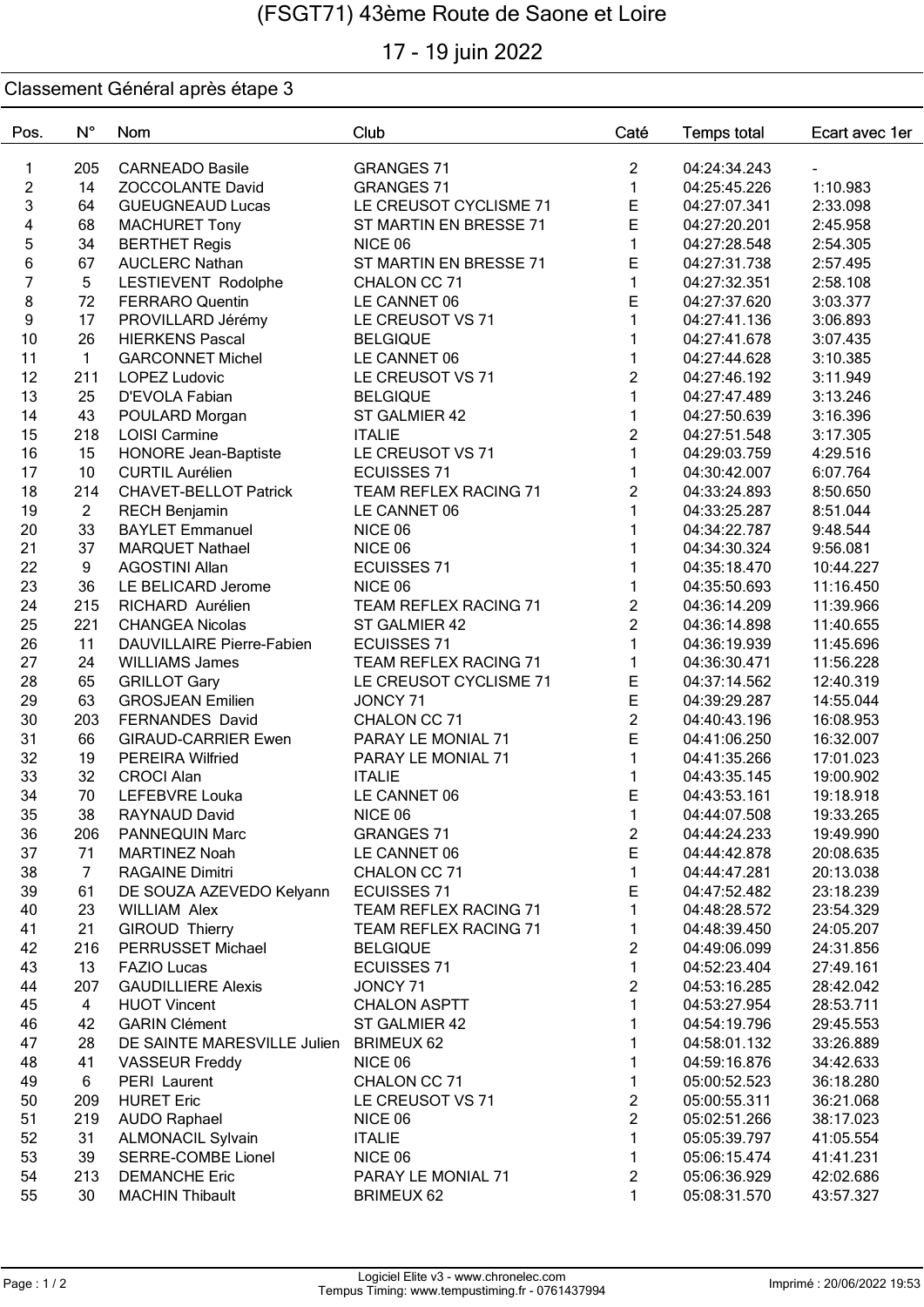# 17 - 19 juin 2022

| Classement Général après étape 3 |            |      |      |             |                |  |  |
|----------------------------------|------------|------|------|-------------|----------------|--|--|
| Pos.<br>Ν°                       | <b>Nom</b> | Club | Caté | Temps total | Ecart avec 1er |  |  |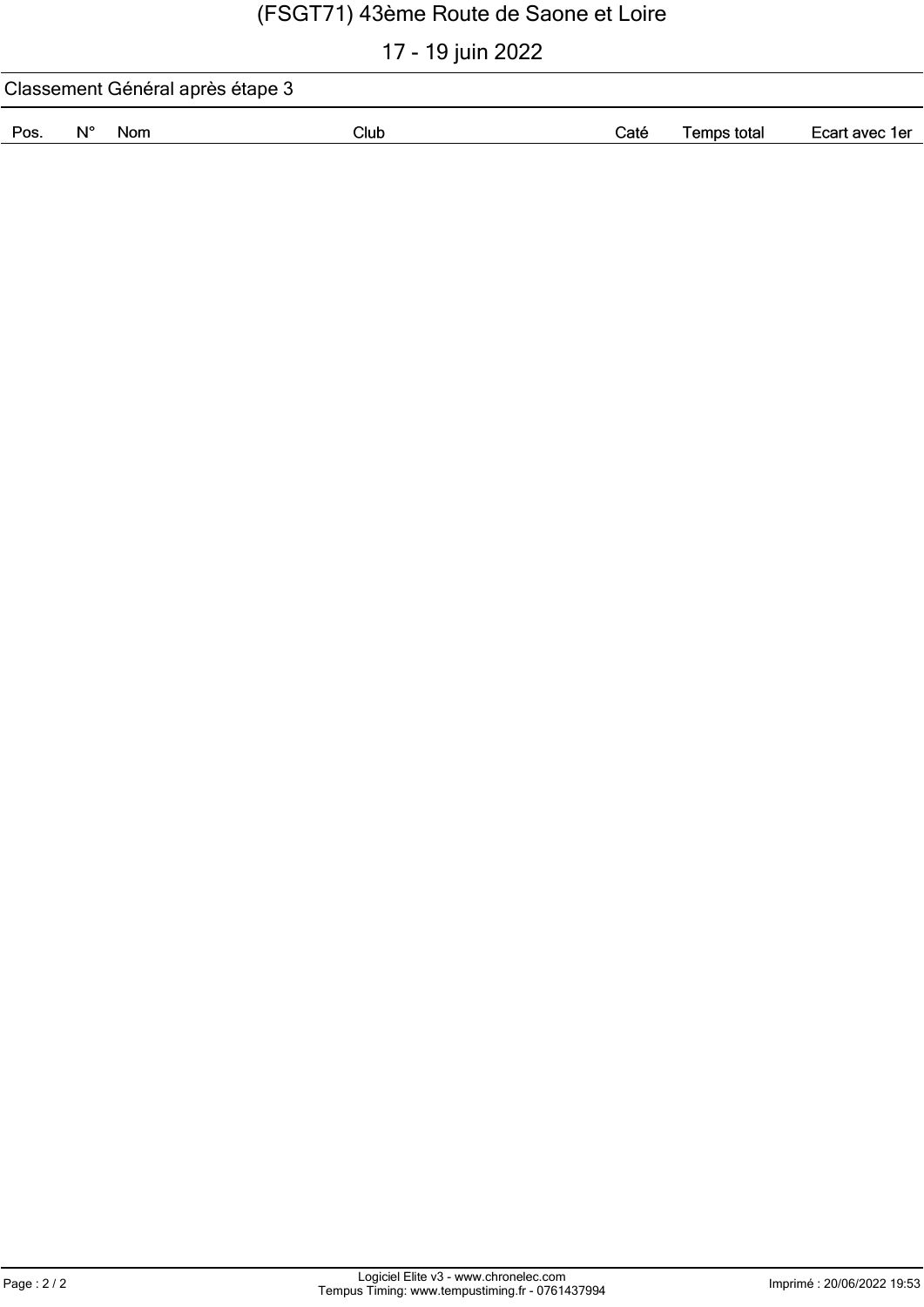# 17 - 19 juin 2022

| Pos.           | $N^{\circ}$    | Nom                         | Club                         | Caté | <b>Temps total</b> | Ecart avec 1er |
|----------------|----------------|-----------------------------|------------------------------|------|--------------------|----------------|
| Caté : 1       |                |                             |                              |      |                    |                |
| 1              | 14             | <b>ZOCCOLANTE David</b>     | <b>GRANGES 71</b>            | 1    | 04:25:45.226       |                |
| $\overline{c}$ | 34             | <b>BERTHET Regis</b>        | NICE 06                      |      | 04:27:28.548       | 1:43.322       |
| 3              | 5              | LESTIEVENT Rodolphe         | CHALON CC 71                 |      | 04:27:32.351       | 1:47.125       |
| 4              | 17             | PROVILLARD Jérémy           | LE CREUSOT VS 71             |      | 04:27:41.136       | 1:55.910       |
| 5              | 26             | <b>HIERKENS Pascal</b>      | <b>BELGIQUE</b>              |      | 04:27:41.678       | 1:56.452       |
| 6              | $\mathbf{1}$   | <b>GARCONNET Michel</b>     | LE CANNET 06                 |      | 04:27:44.628       | 1:59.402       |
| 7              | 25             | D'EVOLA Fabian              | <b>BELGIQUE</b>              |      | 04:27:47.489       | 2:02.263       |
| 8              | 43             | POULARD Morgan              | ST GALMIER 42                |      | 04:27:50.639       | 2:05.413       |
| 9              | 15             | <b>HONORE Jean-Baptiste</b> | LE CREUSOT VS 71             |      | 04:29:03.759       | 3:18.533       |
| 10             | 10             | <b>CURTIL Aurélien</b>      | <b>ECUISSES 71</b>           |      | 04:30:42.007       | 4:56.781       |
| 11             | $\overline{2}$ | <b>RECH Benjamin</b>        | LE CANNET 06                 |      | 04:33:25.287       | 7:40.061       |
| 12             | 33             | <b>BAYLET Emmanuel</b>      | NICE 06                      |      | 04:34:22.787       | 8:37.561       |
| 13             | 37             | <b>MARQUET Nathael</b>      | NICE 06                      |      | 04:34:30.324       | 8:45.098       |
| 14             | 9              | <b>AGOSTINI Allan</b>       | <b>ECUISSES 71</b>           |      | 04:35:18.470       | 9:33.244       |
| 15             | 36             | LE BELICARD Jerome          | NICE 06                      |      | 04:35:50.693       | 10:05.467      |
| 16             | 11             | DAUVILLAIRE Pierre-Fabien   | <b>ECUISSES 71</b>           |      | 04:36:19.939       | 10:34.713      |
| 17             | 24             | <b>WILLIAMS James</b>       | <b>TEAM REFLEX RACING 71</b> |      | 04:36:30.471       | 10:45.245      |
| 18             | 19             | <b>PEREIRA Wilfried</b>     | PARAY LE MONIAL 71           |      | 04:41:35.266       | 15:50.040      |
| 19             | 32             | <b>CROCI Alan</b>           | <b>ITALIE</b>                |      | 04:43:35.145       | 17:49.919      |
| 20             | 38             | RAYNAUD David               | NICE 06                      |      | 04:44:07.508       | 18:22.282      |
| 21             | $\overline{7}$ | <b>RAGAINE Dimitri</b>      | CHALON CC 71                 |      | 04:44:47.281       | 19:02.055      |
| 22             | 23             | <b>WILLIAM Alex</b>         | <b>TEAM REFLEX RACING 71</b> |      | 04:48:28.572       | 22:43.346      |
| 23             | 21             | <b>GIROUD Thierry</b>       | TEAM REFLEX RACING 71        |      | 04:48:39.450       | 22:54.224      |
| 24             | 13             | <b>FAZIO Lucas</b>          | <b>ECUISSES 71</b>           |      | 04:52:23.404       | 26:38.178      |
| 25             | $\overline{4}$ | <b>HUOT Vincent</b>         | <b>CHALON ASPTT</b>          |      | 04:53:27.954       | 27:42.728      |
| 26             | 42             | <b>GARIN Clément</b>        | ST GALMIER 42                |      | 04:54:19.796       | 28:34.570      |
| 27             | 28             | DE SAINTE MARESVILLE Julien | <b>BRIMEUX 62</b>            |      | 04:58:01.132       | 32:15.906      |
| 28             | 41             | <b>VASSEUR Freddy</b>       | NICE 06                      |      | 04:59:16.876       | 33:31.650      |
| 29             | 6              | PERI Laurent                | CHALON CC 71                 |      | 05:00:52.523       | 35:07.297      |
| 30             | 31             | <b>ALMONACIL Sylvain</b>    | <b>ITALIE</b>                |      | 05:05:39.797       | 39:54.571      |
| 31             | 39             | <b>SERRE-COMBE Lionel</b>   | NICE 06                      |      | 05:06:15.474       | 40:30.248      |
| 32             | 30             | <b>MACHIN Thibault</b>      | <b>BRIMEUX 62</b>            | 1    | 05:08:31.570       | 42:46.344      |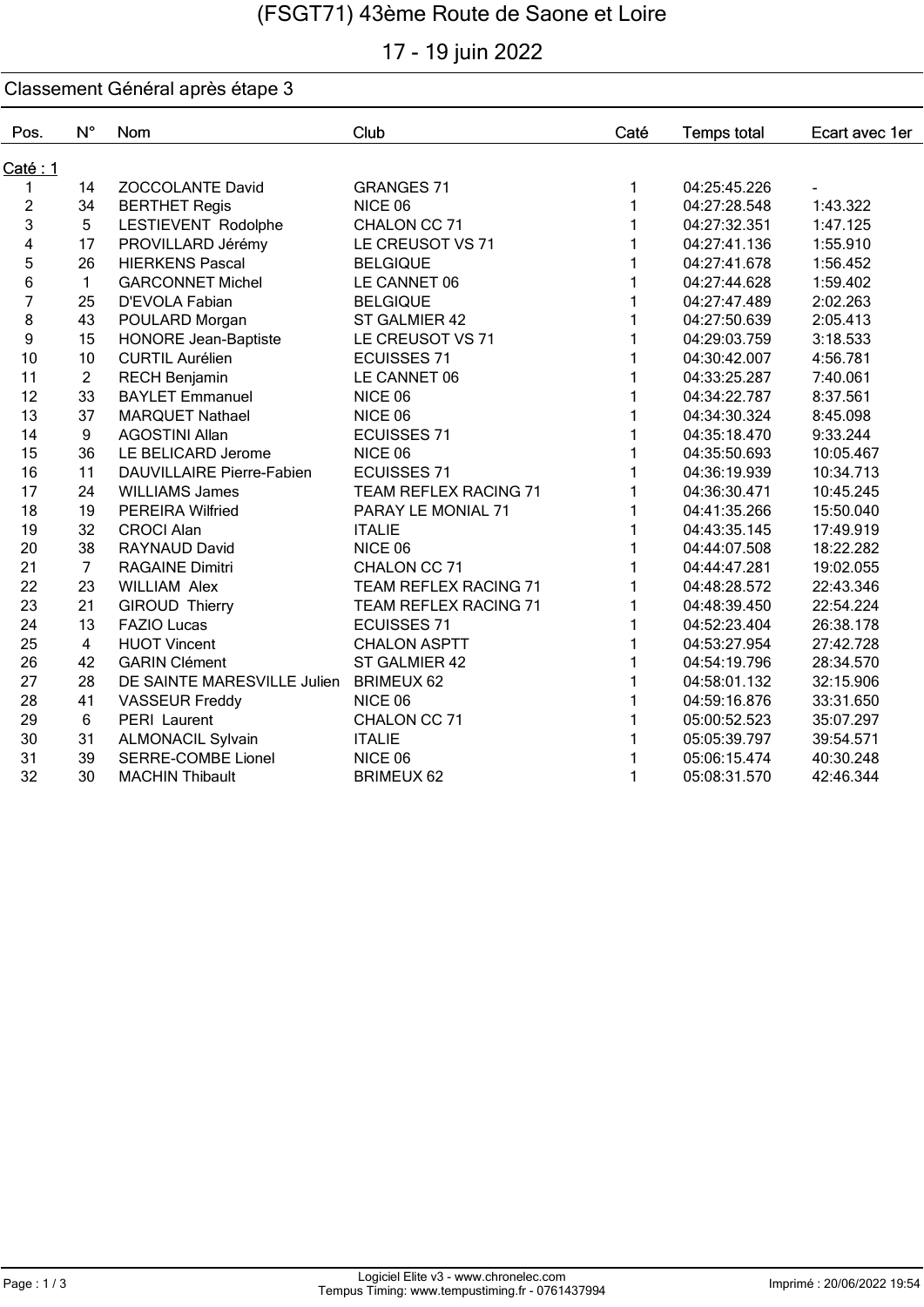# 17 - 19 juin 2022

| Pos.           | $N^{\circ}$ | <b>Nom</b>                   | Club                         | Caté           | <b>Temps total</b> | Ecart avec 1er |
|----------------|-------------|------------------------------|------------------------------|----------------|--------------------|----------------|
|                |             |                              |                              |                |                    |                |
| Caté: 2        |             |                              |                              |                |                    |                |
|                | 205         | <b>CARNEADO Basile</b>       | <b>GRANGES 71</b>            | 2              | 04:24:34.243       |                |
| $\overline{c}$ | 211         | <b>LOPEZ Ludovic</b>         | LE CREUSOT VS 71             | 2              | 04:27:46.192       | 3:11.949       |
| 3              | 218         | <b>LOISI Carmine</b>         | <b>ITALIE</b>                | 2              | 04:27:51.548       | 3:17.305       |
| 4              | 214         | <b>CHAVET-BELLOT Patrick</b> | <b>TEAM REFLEX RACING 71</b> | 2              | 04:33:24.893       | 8:50.650       |
| 5              | 215         | RICHARD Aurélien             | <b>TEAM REFLEX RACING 71</b> | 2              | 04:36:14.209       | 11:39.966      |
| 6              | 221         | CHANGEA Nicolas              | ST GALMIER 42                | $\overline{c}$ | 04:36:14.898       | 11:40.655      |
|                | 203         | <b>FERNANDES David</b>       | CHALON CC 71                 | 2              | 04:40:43.196       | 16:08.953      |
| 8              | 206         | <b>PANNEQUIN Marc</b>        | <b>GRANGES 71</b>            | 2              | 04:44:24.233       | 19:49.990      |
| 9              | 216         | PERRUSSET Michael            | <b>BELGIQUE</b>              | 2              | 04:49:06.099       | 24:31.856      |
| 10             | 207         | <b>GAUDILLIERE Alexis</b>    | JONCY 71                     | 2              | 04:53:16.285       | 28:42.042      |
| 11             | 209         | <b>HURET Eric</b>            | LE CREUSOT VS 71             | 2              | 05:00:55.311       | 36:21.068      |
| 12             | 219         | <b>AUDO Raphael</b>          | NICE 06                      | $\mathcal{P}$  | 05:02:51.266       | 38:17.023      |
| 13             | 213         | <b>DEMANCHE Eric</b>         | PARAY LE MONIAL 71           | 2              | 05:06:36.929       | 42:02.686      |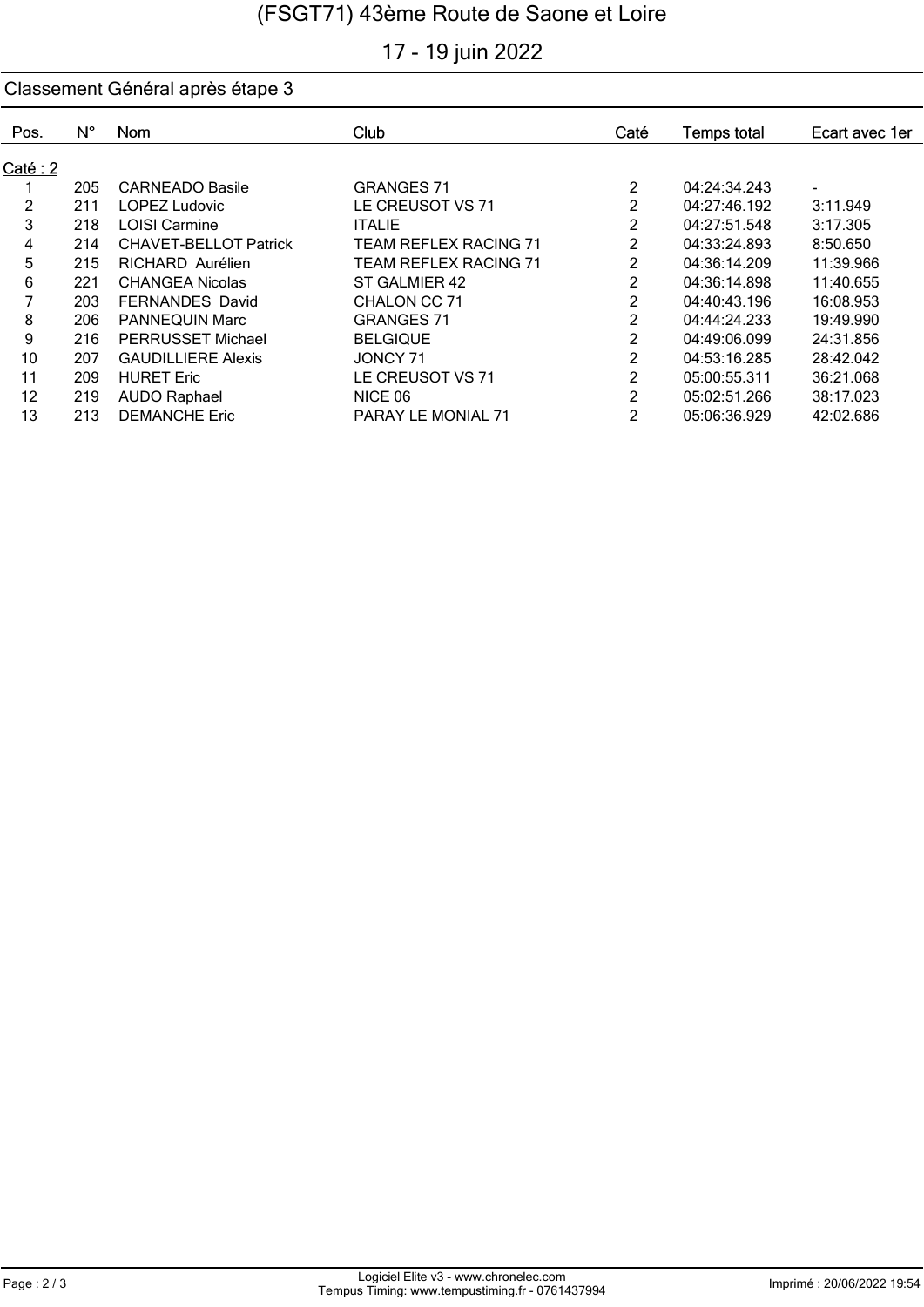# 17 - 19 juin 2022

| Pos.     | $N^{\circ}$ | <b>Nom</b>                 | Club                   | Caté | Temps total  | Ecart avec 1er |
|----------|-------------|----------------------------|------------------------|------|--------------|----------------|
| Caté : E |             |                            |                        |      |              |                |
|          | 64          | <b>GUEUGNEAUD Lucas</b>    | LE CREUSOT CYCLISME 71 | E    | 04:27:07.341 | ٠              |
| 2        | 68          | <b>MACHURET Tony</b>       | ST MARTIN EN BRESSE 71 | E    | 04:27:20.201 | 12.860         |
| 3        | 67          | <b>AUCLERC Nathan</b>      | ST MARTIN EN BRESSE 71 | Е    | 04:27:31.738 | 24.397         |
| 4        | 72          | <b>FERRARO Quentin</b>     | LE CANNET 06           | E    | 04:27:37.620 | 30.279         |
| 5        | 65          | <b>GRILLOT Gary</b>        | LE CREUSOT CYCLISME 71 | E    | 04:37:14.562 | 10:07.221      |
| 6        | 63          | <b>GROSJEAN Emilien</b>    | JONCY 71               | E    | 04:39:29.287 | 12:21.946      |
|          | 66          | <b>GIRAUD-CARRIER Ewen</b> | PARAY LE MONIAL 71     | Е    | 04:41:06.250 | 13:58.909      |
| 8        | 70          | LEFEBVRE Louka             | LE CANNET 06           | E    | 04:43:53.161 | 16:45.820      |
| 9        | 71          | <b>MARTINEZ Noah</b>       | LE CANNET 06           | F    | 04:44:42.878 | 17:35.537      |
| 10       | 61          | DE SOUZA AZEVEDO Kelyann   | <b>ECUISSES 71</b>     | E    | 04:47:52.482 | 20:45.141      |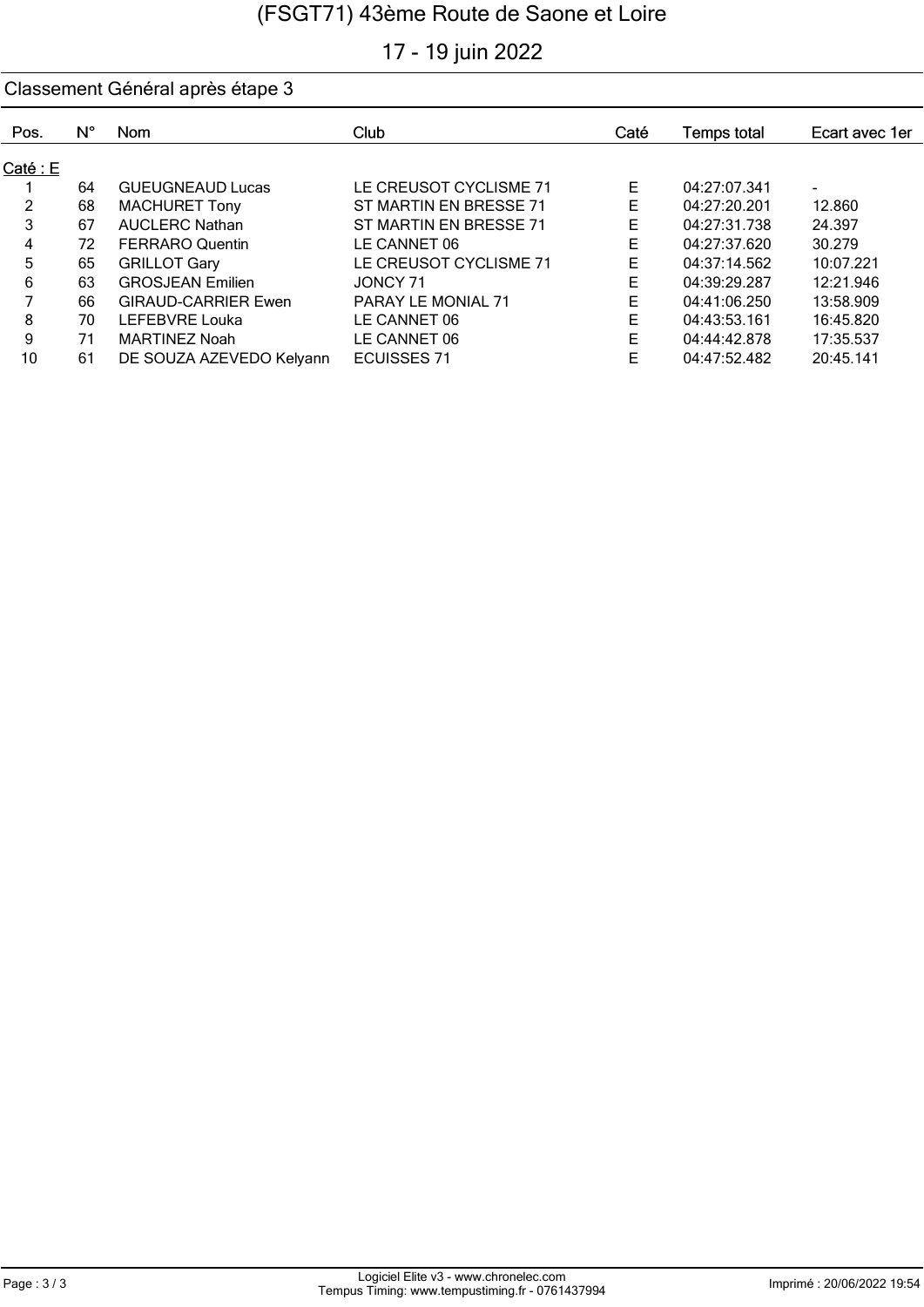17 - 19 juin 2022

### Etape 3

| Pos.           | $N^{\circ}$ | Nom                                          | Club                          | Caté           | <b>Temps total</b> | Ecart avec 1er |
|----------------|-------------|----------------------------------------------|-------------------------------|----------------|--------------------|----------------|
| 1              | 308         | <b>BEUDET Yoann</b>                          | <b>CHARNAY LES CHALON 71</b>  | 3              | 03:28:56.519       |                |
| $\overline{c}$ | 338         | <b>PELLERIN Xavier</b>                       | COGNIN <sub>73</sub>          | 3              | 03:34:41.909       | 5:45.390       |
| 3              | 340         | <b>FOURNIER Nicolas</b>                      | ROANNE <sub>42</sub>          | 3              | 03:34:43.929       | 5:47.410       |
| 4              | 412         | <b>CHARLES Baptiste</b>                      | LE CREUSOT VS 71              | 4              | 03:34:58.094       | 6:01.575       |
| 5              | 302         | <b>REGNAULT Thibault</b>                     | AMCT <sub>71</sub>            | 3              | 03:35:24.117       | 6:27.598       |
| 6              | 330         | <b>DREZET Quentin</b>                        | MONTCEAU 71                   | 3              | 03:36:33.363       | 7:36.844       |
| $\overline{7}$ | 339         | <b>SAHUC Thibault</b>                        | COGNIN <sub>73</sub>          | 3              | 03:36:41.656       | 7:45.137       |
| 8              | 337         | <b>GIL Bruno</b>                             | COGNIN <sub>73</sub>          | 3              | 03:36:52.001       | 7:55.482       |
| 9              | 317         | <b>THIBERT Lubin</b>                         | <b>GRANGES 71</b>             | 3              | 03:37:09.510       | 8:12.991       |
| 10             | 432         | <b>DEMAGNY Nicolas</b>                       | MEXIMIEUX 01                  | 4              | 03:37:19.358       | 8:22.839       |
| 11             | 301         | DELAURO Alan                                 | AMCT <sub>71</sub>            | 3              | 03:37:27.474       | 8:30.955       |
| 12             | 326         | <b>MONNET Clément</b>                        | <b>MARCIGNY 71</b>            | $\overline{3}$ | 03:38:24.221       | 9:27.702       |
| 13             | 406         | <b>BERARD Valentin</b>                       | <b>GRANGES 71</b>             | 4              | 03:38:29.004       | 9:32.485       |
| 14             | 424         | <b>PETIT Pascal</b>                          | VARENNES ST SAUVEUR 71        | 4              | 03:38:38.355       | 9:41.836       |
| 15             | 320         | <b>BERARD Jean-Philippe</b>                  | LE CREUSOT VS 71              | 3              | 03:40:12.045       | 11:15.526      |
| 16             | 425         | <b>RAMAEKERS Brice</b>                       | <b>BELGIQUE</b>               | 4              | 03:40:14.377       | 11:17.858      |
| 17             | 434         | SPITERI Michael                              | MEXIMIEUX 01                  | 4              | 03:40:17.095       | 11:20.576      |
| 18             | 419         | <b>DEPREZ Lucas</b>                          | <b>MARCIGNY 71</b>            | 4              | 03:40:18.624       | 11:22.105      |
| 19             | 341         | MICHALET Stéphane                            | ST CHAMOND 42                 | 3              | 03:40:25.673       | 11:29.154      |
| $20\,$         | 403         | <b>LOUIS Fabrice</b>                         | CHALON VS 71                  | 4              | 03:40:25.766       | 11:29.247      |
| 21             | 336         | <b>WILMET Frédéric</b>                       | <b>BELGIQUE</b>               | 3              | 03:40:30.367       | 11:33.848      |
| 22             | 303         | <b>SANCIER Victor</b>                        | AMCT 71                       | 3              | 03:40:34.083       | 11:37.564      |
| 23             | 314         | LEJEUNE Sylvain                              | FLACE 71                      | 3              | 03:40:43.009       | 11:46.490      |
| 24             | 407         | PANNEQUIN Robert                             | <b>GRANGES 71</b>             | 4              | 03:40:49.370       | 11:52.851      |
| 25             | 307         | <b>GRESSE Gabriel</b>                        | CHALON VS 71                  | 3              | 03:43:46.935       | 14:50.416      |
| 26             | 427         | <b>FLORET Stephane</b>                       | COGNIN <sub>73</sub>          | 4              | 03:43:57.900       | 15:01.381      |
| 27             | 402         | <b>DUMONTEL Jérome</b>                       | BUXY 71                       | 4              | 03:44:59.827       | 16:03.308      |
| 28             | 429         | <b>VERNIER Philippe</b>                      | COGNIN <sub>73</sub>          | 4              | 03:46:49.959       | 17:53.440      |
| 29             | 411         | <b>GAUTHEY Océane</b>                        | LE CREUSOT CYCLISME 71        | 4              | 03:47:16.054       | 18:19.535      |
| 30             | 312         | <b>DUMONT Fabien</b>                         | <b>ECUISSES 71</b>            | 3              | 03:47:35.567       | 18:39.048      |
| 31             | 325         | <b>GENETET Thomas</b>                        | <b>LOUHANS 71</b>             | 3              | 03:48:50.061       | 19:53.542      |
| 32             | 310         | <b>LABBE Florian</b>                         | <b>CHARNAY LES CHALON 71</b>  | 3              | 03:48:51.721       | 19:55.202      |
| 33             | 327         | PRONCHERY Mickael                            | <b>MARCIGNY 71</b>            | 3              | 03:49:11.880       | 20:15.361      |
| 34             | 315         | <b>TALMARD Gérald</b>                        | FLACE 71                      | 3              | 03:49:38.793       | 20:42.274      |
| 35             | 319         | ZOCCOLANTE Christophe                        | <b>GRANGES 71</b>             | 3              | 03:50:20.492       | 21:23.973      |
| 36             | 401         | <b>AURENGE Christophe</b>                    | AMCT 71                       |                | 03:51:11.335       | 22:14.816      |
| 37             | 404         | <b>CHARLOT Denis</b>                         | FLACE 71                      | 4<br>4         | 03:53:57.559       | 25:01.040      |
| 38             | 342         | <b>REBILLARD Enzo</b>                        | ST MARTIN EN BRESSE 71        | 3              | 03:54:35.662       | 25:39.143      |
| 39             | 305         | <b>BONNETAIN Jean-Luc</b>                    | CHALON UV 71                  | 3              | 03:54:36.855       | 25:40.336      |
| 40             | 435         | <b>ARMAND Jean-Claude</b>                    | ST CHAMOND 42                 | 4              | 03:55:21.894       | 26:25.375      |
| 41             | 416         | <b>DESGOUILLES Julien</b>                    | LE CREUSOT VS 71              | 4              | 03:56:05.248       | 27:08.729      |
| 42             | 324         | <b>ROY Gerald</b>                            | <b>LOUHANS 71</b>             | 3              | 03:56:52.066       | 27:55.547      |
| 43             | 328         | <b>SAUNIER Phillipe</b>                      | <b>MARCIGNY 71</b>            | 3              | 03:56:58.163       | 28:01.644      |
| 44             | 413         | <b>CHARLES Romain</b>                        | LE CREUSOT VS 71              | 4              | 03:57:03.216       | 28:06.697      |
| 45             | 405         | <b>RIGOMIER Vincent</b>                      | FLACE 71                      | 4              | 03:57:29.443       | 28:32.924      |
| 46             |             | <b>CLAUDE Fabrice</b>                        | MEXIMIEUX 01                  | 4              | 03:57:50.092       | 28:53.573      |
| 47             | 431<br>428  | <b>GARNIER Didier</b>                        | COGNIN <sub>73</sub>          | 4              | 03:59:20.355       | 30:23.836      |
| 48             | 417         | <b>MACIASZEK Guillaume</b>                   | LE CREUSOT VS 71              | 4              | 03:59:54.344       | 30:57.825      |
|                |             |                                              |                               |                |                    |                |
| 49<br>50       | 421<br>410  | <b>DORLAND Benoît</b>                        | ST MARTIN EN BRESSE 71        | 4              | 04:00:42.518       | 31:45.999      |
| 51             | 408         | <b>GROSJEAN Gaëtan</b><br><b>RABUT Lucas</b> | JONCY 71<br><b>GRANGES 71</b> | 4<br>4         | 04:01:21.643       | 32:25.124      |
|                |             |                                              |                               |                | 04:02:18.183       | 33:21.664      |
| 52             | 439         | <b>ALENDA Nathan</b>                         | CHALON VS 71                  | 4              | 04:03:03.192       | 34:06.673      |
| 53<br>54       | 418         | <b>MAIKHAF Ahmed</b>                         | LE CREUSOT VS 71              | 4              | 04:03:04.534       | 34:08.015      |
|                | 420         | ROGALSKI Arthur                              | MONTCEAU 71                   | 4              | 04:03:46.890       | 34:50.371      |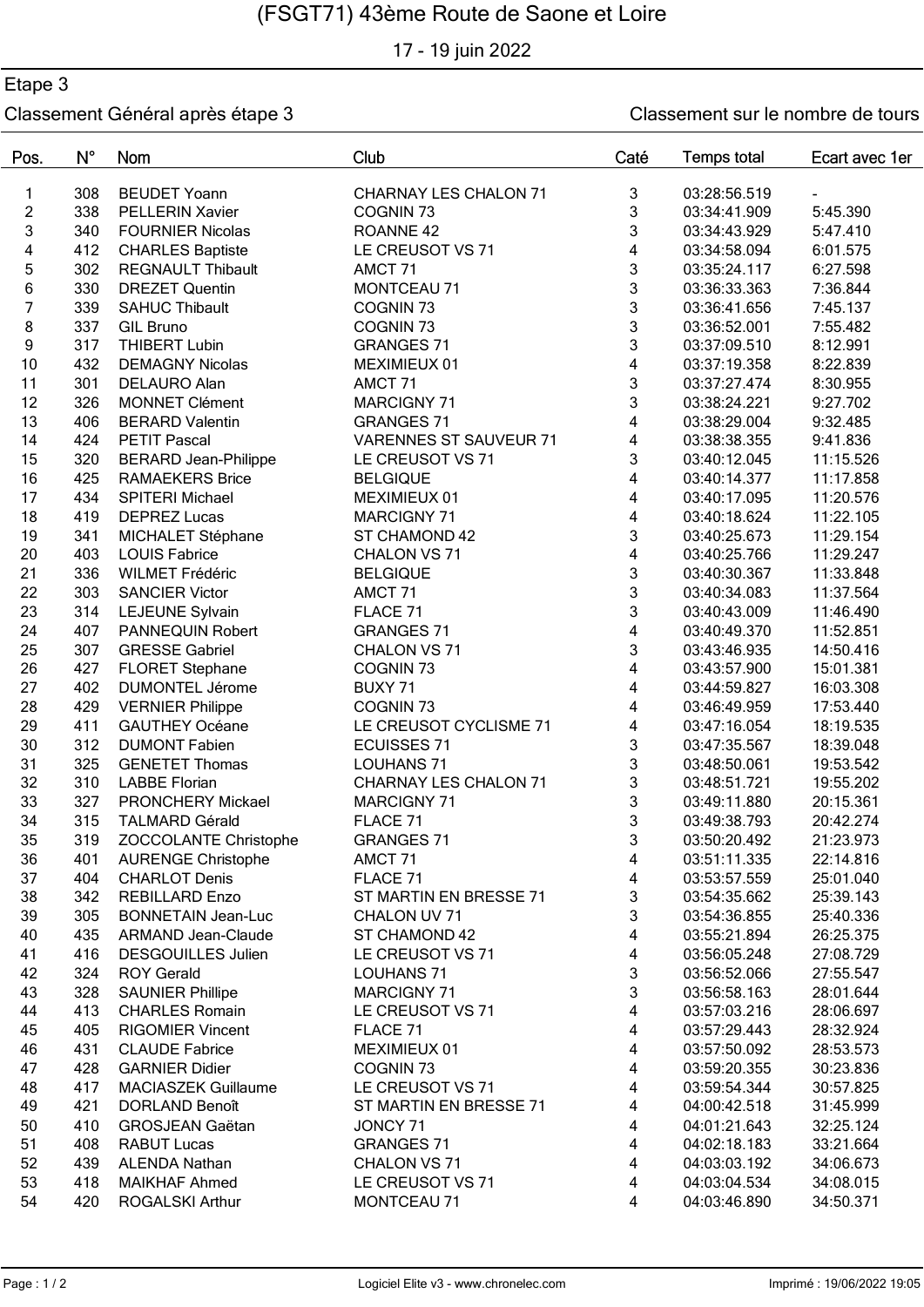17 - 19 juin 2022

### Etape 3

| Pos. | N°  | Nom                          | Club              | Caté | Temps total  | Ecart avec 1er |
|------|-----|------------------------------|-------------------|------|--------------|----------------|
|      |     |                              |                   |      |              |                |
| 55   | 335 | <b>RICHARD Philippe</b>      | VERDUN 71         | 3    | 04:05:40.960 | 36:44.441      |
| 56   | 409 | <b>RABUT Sylvain</b>         | <b>GRANGES 71</b> | 4    | 04:05:46.160 | 36:49.641      |
| 57   | 321 | <b>DELERUE Franck</b>        | LOUHANS 71        | 3    | 04:08:23.678 | 39:27.159      |
| 58   | 426 | <b>DESFEUX Jean Francois</b> | COGNIN 73         |      | 04:08:24.126 | 39:27.607      |
| 59   | 316 | <b>BOSC Raoul</b>            | <b>GRANGES 71</b> | 3    | 04:09:41.069 | 40:44.550      |
| 60   | 433 | <b>FREMY Thierry</b>         | MEXIMIEUX 01      | 4    | 04:17:30.004 | 48:33.485      |
| 61   | 323 | <b>MASA Sylvain</b>          | LOUHANS 71        | 3    | 04:23:05.849 | 54:09.330      |
| 62   | 430 | <b>LOCATELLI Remo</b>        | <b>ITALIE</b>     |      | 04:26:42.153 | 57:45.634      |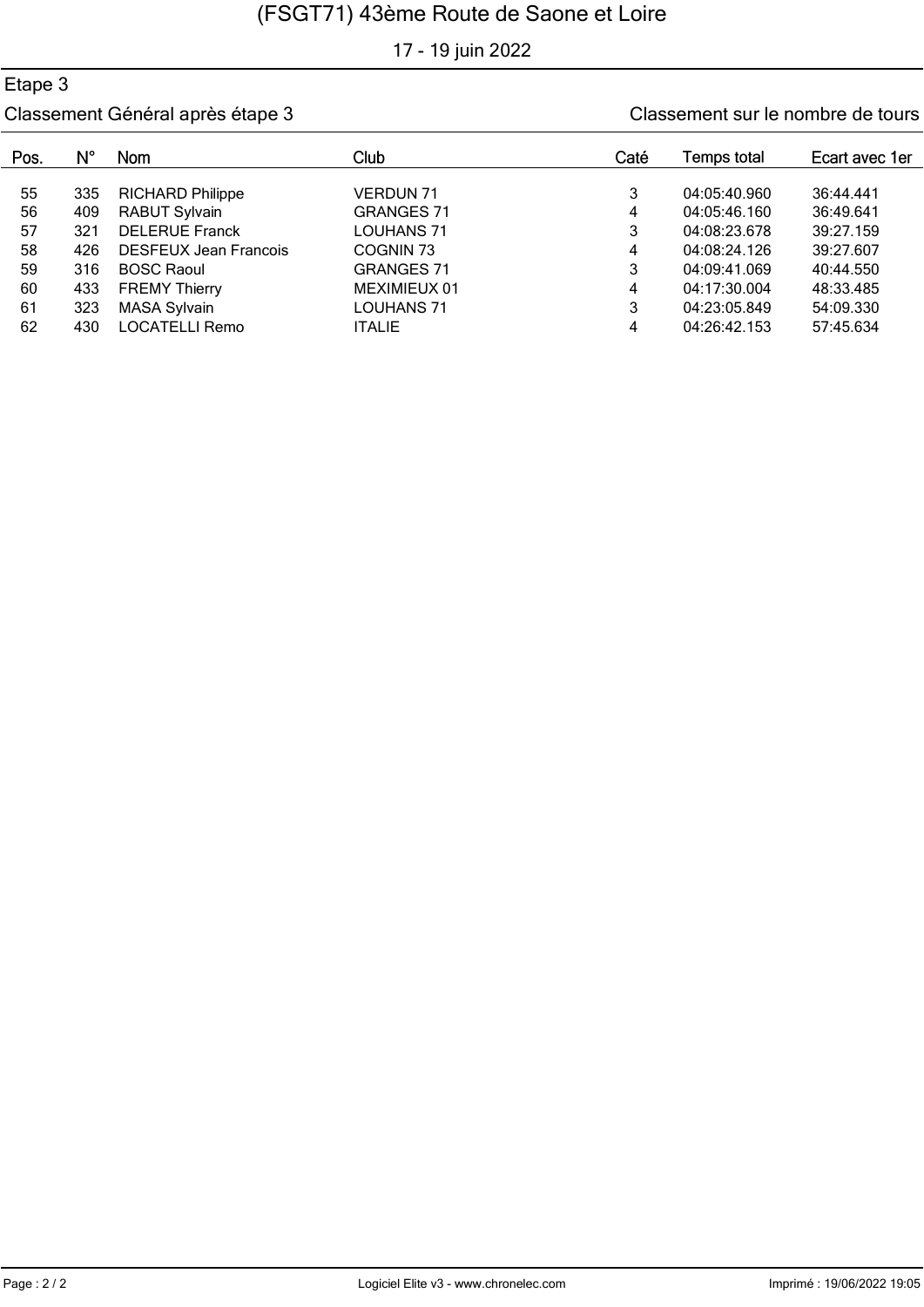17 - 19 juin 2022

### Etape 3

| Pos.     | N° Nom                 | Prénoms | Club                      | Fédération | Caté Licence | <b>Temps total</b> | Nb. tou Perso6 |
|----------|------------------------|---------|---------------------------|------------|--------------|--------------------|----------------|
| Caté : 3 |                        |         |                           |            |              |                    |                |
| 1        | 308 BEUDET Yoann       |         | <b>CHARNAY LES CHALON</b> |            | 3            | 03:28:56.519       | 3              |
| 2        | 338 PELLERIN Xavier    |         | COGNIN <sub>73</sub>      |            | 3            | 03:34:41.909       | 3              |
| 3        | 340 FOURNIER Nicolas   |         | ROANNE <sub>42</sub>      |            | 3            | 03:34:43.929       | 3              |
| 4        | 302 REGNAULT Thibault  |         | AMCT <sub>71</sub>        |            | 3            | 03:35:24.117       | 3              |
| 5        | 330 DREZET Quentin     |         | <b>MONTCEAU 71</b>        |            | 3            | 03:36:33.363       | 3              |
| 6        | 339 SAHUC Thibault     |         | <b>COGNIN 73</b>          |            | 3            | 03:36:41.656       | 3              |
| 7        | 337 GIL Bruno          |         | COGNIN <sub>73</sub>      |            | 3            | 03:36:52.001       | 3              |
| 8        | 317 THIBERT Lubin      |         | <b>GRANGES 71</b>         |            | 3            | 03:37:09.510       | 3              |
| 9        | 301 DELAURO Alan       |         | AMCT <sub>71</sub>        |            | 3            | 03:37:27.474       | 3              |
| 10       | 326 MONNET Clément     |         | <b>MARCIGNY 71</b>        |            | 3            | 03:38:24.221       | 3              |
| 11       | 320 BERARD Jean-Philip |         | LE CREUSOT VS 71          |            | 3            | 03:40:12.045       | 3              |
| 12       | 341 MICHALET Stéphane  |         | ST CHAMOND 42             |            | 3            | 03:40:25.673       | 3              |
| 13       | 336 WILMET Frédéric    |         | <b>BELGIQUE</b>           |            | 3            | 03:40:30.367       | 3              |
| 14       | 303 SANCIER Victor     |         | AMCT <sub>71</sub>        |            | 3            | 03:40:34.083       | 3              |
| 15       | 314 LEJEUNE Sylvain    |         | FLACE 71                  |            | 3            | 03:40:43.009       | 3              |
| 16       | 307 GRESSE Gabriel     |         | CHALON VS 71              |            | 3            | 03:43:46.935       | 3              |
| 17       | 312 DUMONT Fabien      |         | <b>ECUISSES 71</b>        |            | 3            | 03:47:35.567       | 3              |
| 18       | 325 GENETET Thomas     |         | <b>LOUHANS 71</b>         |            | 3            | 03:48:50.061       | 3              |
| 19       | 310 LABBE Florian      |         | <b>CHARNAY LES CHALON</b> |            | 3            | 03:48:51.721       | 3              |
| 20       | 327 PRONCHERY Mickael  |         | <b>MARCIGNY 71</b>        |            | 3            | 03:49:11.880       | 3              |
| 21       | 315 TALMARD Gérald     |         | FLACE 71                  |            | 3            | 03:49:38.793       | 3              |
| 22       | 319 ZOCCOLANTE Chris   |         | <b>GRANGES 71</b>         |            | 3            | 03:50:20.492       | 3              |
| 23       | 342 REBILLARD Enzo     |         | ST MARTIN EN BRESSE       |            | 3            | 03:54:35.662       | 3              |
| 24       | 305 BONNETAIN Jean-L   |         | CHALON UV 71              |            | 3            | 03:54:36.855       | 3              |
| 25       | 324 ROY Gerald         |         | <b>LOUHANS 71</b>         |            | 3            | 03:56:52.066       | 3              |
| 26       | 328 SAUNIER Phillipe   |         | <b>MARCIGNY 71</b>        |            | 3            | 03:56:58.163       | 3              |
| 27       | 335 RICHARD Philippe   |         | <b>VERDUN 71</b>          |            | 3            | 04:05:40.960       | 3              |
| 28       | 321 DELERUE Franck     |         | <b>LOUHANS 71</b>         |            | 3            | 04:08:23.678       | 3              |
| 29       | 316 BOSC Raoul         |         | <b>GRANGES 71</b>         |            | 3            | 04:09:41.069       | 3              |
| 30       | 323 MASA Sylvain       |         | <b>LOUHANS 71</b>         |            | 3            | 04:23:05.849       | 3              |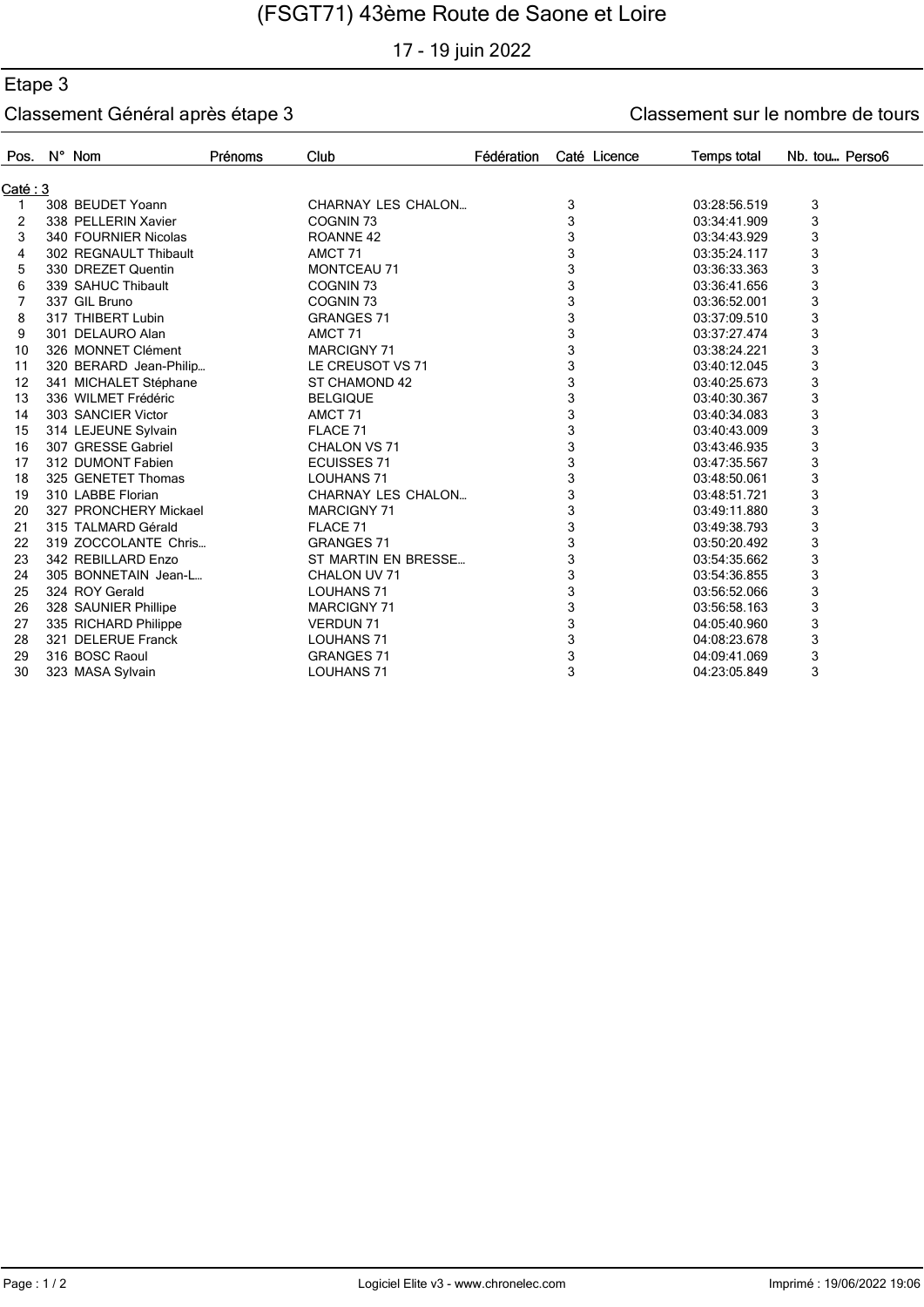17 - 19 juin 2022

### Etape 3

| Pos.     | $N^{\circ}$ Nom        | Prénoms | Club                      | Fédération |   | Caté Licence | <b>Temps total</b> | Nb. tou Perso6 |  |
|----------|------------------------|---------|---------------------------|------------|---|--------------|--------------------|----------------|--|
| Caté : 4 |                        |         |                           |            |   |              |                    |                |  |
| 1        | 412 CHARLES Baptiste   |         | LE CREUSOT VS 71          |            | 4 |              | 03:34:58.094       | 3              |  |
| 2        | 432 DEMAGNY Nicolas    |         | MEXIMIEUX 01              |            | 4 |              | 03:37:19.358       | 3              |  |
| 3        | 406 BERARD Valentin    |         | <b>GRANGES 71</b>         |            | 4 |              | 03:38:29.004       | 3              |  |
| 4        | 424 PETIT Pascal       |         | <b>VARENNES ST SAUVEU</b> |            | 4 |              | 03:38:38.355       | 3              |  |
| 5        | 425 RAMAEKERS Brice    |         | <b>BELGIQUE</b>           |            | 4 |              | 03:40:14.377       | 3              |  |
| 6        | 434 SPITERI Michael    |         | MEXIMIEUX 01              |            | 4 |              | 03:40:17.095       | 3              |  |
| 7        | 419 DEPREZ Lucas       |         | <b>MARCIGNY 71</b>        |            | 4 |              | 03:40:18.624       | 3              |  |
| 8        | 403 LOUIS Fabrice      |         | CHALON VS 71              |            | 4 |              | 03:40:25.766       | 3              |  |
| 9        | 407 PANNEQUIN Robert   |         | <b>GRANGES 71</b>         |            | 4 |              | 03:40:49.370       | 3              |  |
| 10       | 427 FLORET Stephane    |         | COGNIN <sub>73</sub>      |            | 4 |              | 03:43:57.900       | 3              |  |
| 11       | 402 DUMONTEL Jérome    |         | BUXY 71                   |            | 4 |              | 03:44:59.827       | 3              |  |
| 12       | 429 VERNIER Philippe   |         | COGNIN <sub>73</sub>      |            | 4 |              | 03:46:49.959       | 3              |  |
| 13       | 411 GAUTHEY Océane     |         | LE CREUSOT CYCLISME       |            | 4 |              | 03:47:16.054       | 3              |  |
| 14       | 401 AURENGE Christophe |         | AMCT <sub>71</sub>        |            | 4 |              | 03:51:11.335       | 3              |  |
| 15       | 404 CHARLOT Denis      |         | FLACE 71                  |            | 4 |              | 03:53:57.559       | 3              |  |
| 16       | 435 ARMAND Jean-Clau   |         | ST CHAMOND 42             |            | 4 |              | 03:55:21.894       | 3              |  |
| 17       | 416 DESGOUILLES Julien |         | LE CREUSOT VS 71          |            | 4 |              | 03:56:05.248       | 3              |  |
| 18       | 413 CHARLES Romain     |         | LE CREUSOT VS 71          |            | 4 |              | 03:57:03.216       | 3              |  |
| 19       | 405 RIGOMIER Vincent   |         | FLACE 71                  |            | 4 |              | 03:57:29.443       | 3              |  |
| 20       | 431 CLAUDE Fabrice     |         | MEXIMIEUX 01              |            | 4 |              | 03:57:50.092       | 3              |  |
| 21       | 428 GARNIER Didier     |         | COGNIN <sub>73</sub>      |            | 4 |              | 03:59:20.355       | 3              |  |
| 22       | 417 MACIASZEK Guillau  |         | LE CREUSOT VS 71          |            | 4 |              | 03:59:54.344       | 3              |  |
| 23       | 421 DORLAND Benoît     |         | ST MARTIN EN BRESSE       |            | 4 |              | 04:00:42.518       | 3              |  |
| 24       | 410 GROSJEAN Gaëtan    |         | JONCY 71                  |            | 4 |              | 04:01:21.643       | 3              |  |
| 25       | 408 RABUT Lucas        |         | <b>GRANGES 71</b>         |            | 4 |              | 04:02:18.183       | 3              |  |
| 26       | 439 ALENDA Nathan      |         | CHALON VS 71              |            | 4 |              | 04:03:03.192       | 3              |  |
| 27       | 418 MAIKHAF Ahmed      |         | LE CREUSOT VS 71          |            | 4 |              | 04:03:04.534       | 3              |  |
| 28       | 420 ROGALSKI Arthur    |         | <b>MONTCEAU 71</b>        |            | 4 |              | 04:03:46.890       | 3              |  |
| 29       | 409 RABUT Sylvain      |         | <b>GRANGES 71</b>         |            | 4 |              | 04:05:46.160       | 3              |  |
| 30       | 426 DESFEUX Jean Fran  |         | COGNIN <sub>73</sub>      |            | 4 |              | 04:08:24.126       | 3              |  |
| 31       | 433 FREMY Thierry      |         | MEXIMIEUX 01              |            | 4 |              | 04:17:30.004       | 3              |  |
| 32       | 430 LOCATELLI Remo     |         | <b>ITALIE</b>             |            | 4 |              | 04:26:42.153       | 3              |  |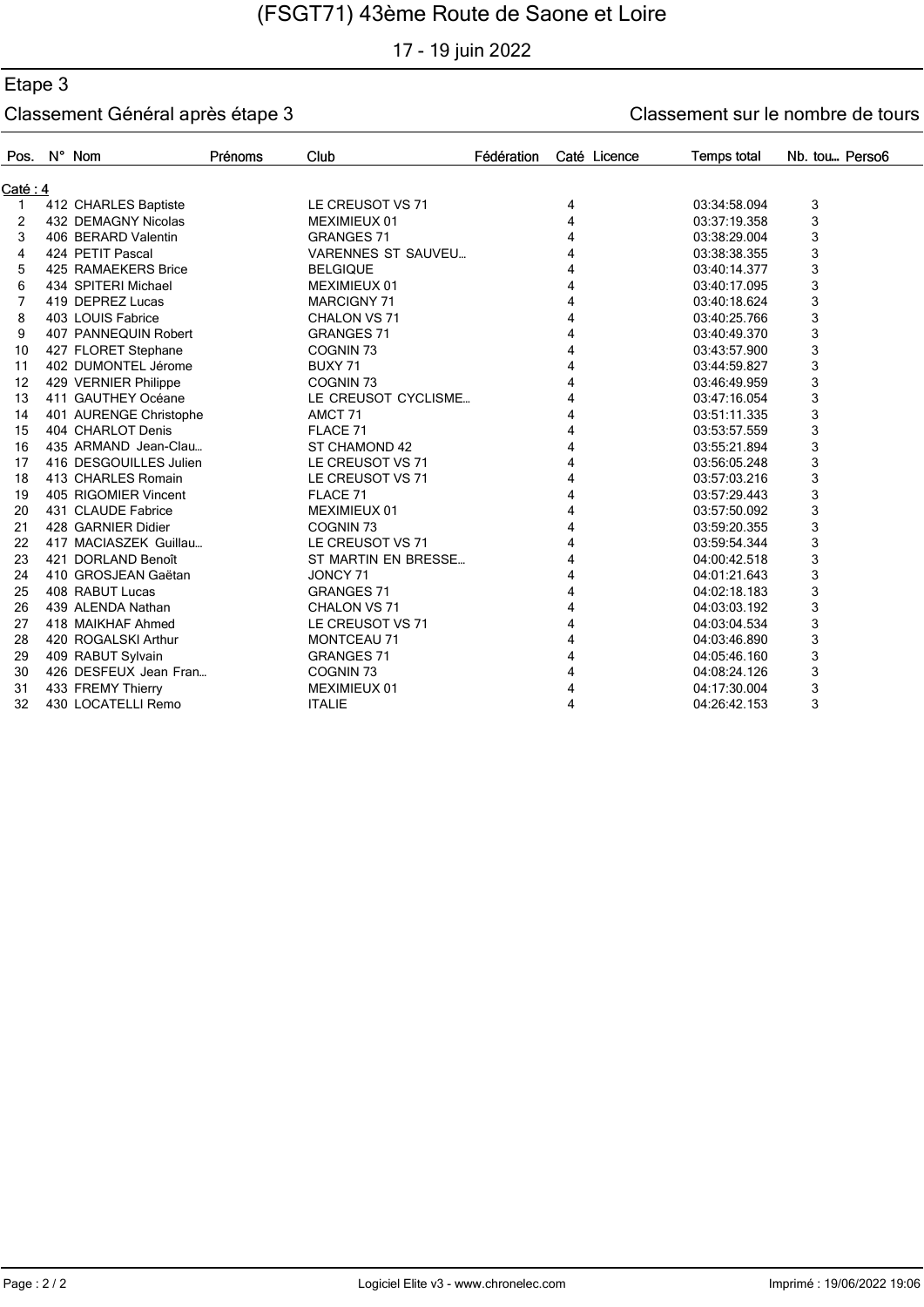# 17 - 19 juin 2022

| Pos.           | $N^{\circ}$ | <b>Nom</b>                | Club                         | Caté | <b>Temps total</b> | Ecart avec 1er |
|----------------|-------------|---------------------------|------------------------------|------|--------------------|----------------|
|                |             |                           |                              |      |                    |                |
|                | 523         | <b>FORNARI Andrea</b>     | <b>ITALIE</b>                | 5    | 03:58:32.776       |                |
| $\overline{2}$ | 509         | <b>PONCET Flavie</b>      | JONCY 71                     | 5    | 04:00:37.476       | 2:04.700       |
| 3              | 524         | <b>LEPRI Arnaldo</b>      | <b>ITALIE</b>                | 5    | 04:03:09.965       | 4:37.189       |
| 4              | 520         | POLLET Daniel             | COGNIN <sub>73</sub>         | 5    | 04:07:40.599       | 9:07.823       |
| 5              | 502         | <b>JOBLOT Thierry</b>     | BUXY 71                      | 5    | 04:07:59.960       | 9:27.184       |
| 6              | 511         | MICHAUDET Jean            | ST MARCEL 71                 | 5    | 04:08:13.734       | 9:40.958       |
| 7              | 506         | <b>TRANCHANT Regis</b>    | CHALON VS 71                 | 5    | 04:13:43.655       | 15:10.879      |
| 8              | 510         | <b>DUCOTE Jean-Michel</b> | <b>MONTCEAU 71</b>           | 5    | 04:13:51.885       | 15:19.109      |
| 9              | 501         | <b>BRUZZONI Stéphane</b>  | BUXY 71                      | 5    | 04:16:21.364       | 17:48.588      |
| 10             | 522         | <b>CROCI Silvano</b>      | <b>ITALIE</b>                | 5    | 04:17:33.996       | 19:01.220      |
| 11             | 516         | <b>RABUT Eric</b>         | ST MARTIN EN BRESSE 71       | 5    | 04:22:28.613       | 23:55.837      |
| 12             | 515         | <b>PERRET Florian</b>     | ST MARTIN EN BRESSE 71       | 5    | 04:25:16.952       | 26:44.176      |
| 13             | 525         | <b>STACCHI Andrea</b>     | <b>ITALIE</b>                | 5    | 04:26:40.814       | 28:08.038      |
| 14             | 602         | <b>CREUZENET Cyril</b>    | <b>CHARNAY LES CHALON 71</b> | 6    | 04:26:55.388       | 28:22.612      |
| 15             | 513         | <b>MARGUIN Laurent</b>    | ST MARTIN EN BRESSE 71       | 5    | 04:33:47.726       | 35:14.950      |
| 16             | 504         | <b>BRUILLOT Dominique</b> | CHALON UV 71                 | 5    | 04:59:04.755       | 1:00:31.979    |
| 17             | 508         | <b>GLONIN Corentin</b>    | <b>GRANGES 71</b>            | 5    | 05:02:15.548       | 1:03:42.772    |
| 18             | 604         | <b>MORNAT Julien</b>      | JONCY 71                     | 6    | 05:14:04.161       | 1:15:31.385    |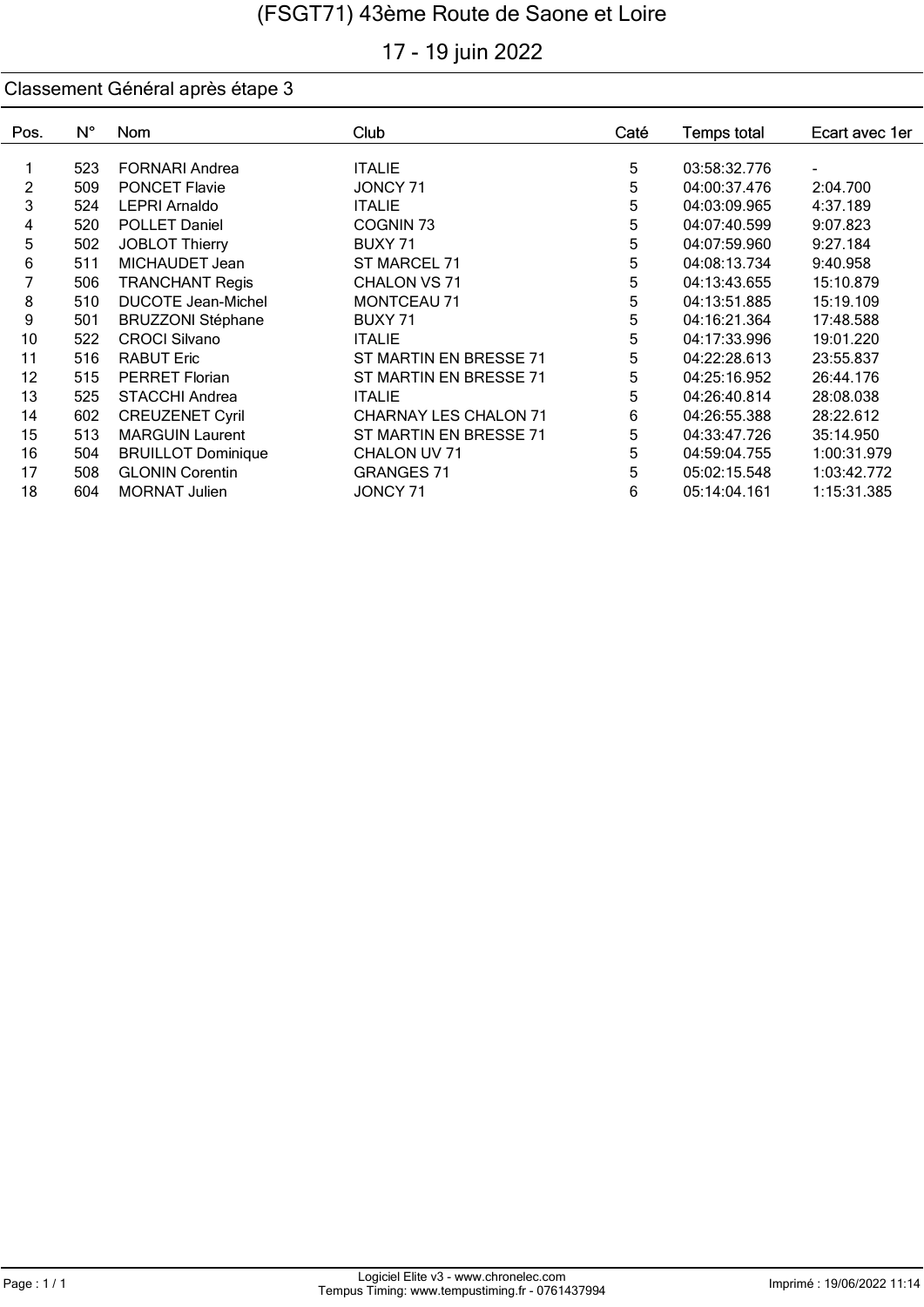# 17 - 19 juin 2022

| Pos.     | $N^{\circ}$ | <b>Nom</b>                | Club                   | Caté | <b>Temps total</b> | Ecart avec 1er |
|----------|-------------|---------------------------|------------------------|------|--------------------|----------------|
| Caté : 5 |             |                           |                        |      |                    |                |
|          | 523         | <b>FORNARI Andrea</b>     | <b>ITALIE</b>          | 5    | 03:58:32.776       | ٠              |
| 2        | 509         | <b>PONCET Flavie</b>      | JONCY 71               | 5    | 04:00:37.476       | 2:04.700       |
| 3        | 524         | <b>LEPRI Arnaldo</b>      | <b>ITALIE</b>          | 5    | 04:03:09.965       | 4:37.189       |
| 4        | 520         | <b>POLLET Daniel</b>      | COGNIN <sub>73</sub>   | 5    | 04:07:40.599       | 9:07.823       |
| 5        | 502         | <b>JOBLOT Thierry</b>     | BUXY 71                | 5    | 04:07:59.960       | 9:27.184       |
| 6        | 511         | MICHAUDET Jean            | ST MARCEL 71           | 5    | 04:08:13.734       | 9:40.958       |
| 7        | 506         | <b>TRANCHANT Regis</b>    | CHALON VS 71           | 5    | 04:13:43.655       | 15:10.879      |
| 8        | 510         | <b>DUCOTE Jean-Michel</b> | <b>MONTCEAU 71</b>     | 5    | 04:13:51.885       | 15:19.109      |
| 9        | 501         | <b>BRUZZONI Stéphane</b>  | BUXY 71                | 5    | 04:16:21.364       | 17:48.588      |
| 10       | 522         | <b>CROCI Silvano</b>      | <b>ITALIE</b>          | 5    | 04:17:33.996       | 19:01.220      |
| 11       | 516         | <b>RABUT Eric</b>         | ST MARTIN EN BRESSE 71 | 5    | 04:22:28.613       | 23:55.837      |
| 12       | 515         | <b>PERRET Florian</b>     | ST MARTIN EN BRESSE 71 | 5    | 04:25:16.952       | 26:44.176      |
| 13       | 525         | <b>STACCHI Andrea</b>     | <b>ITALIE</b>          | 5    | 04:26:40.814       | 28:08.038      |
| 14       | 513         | <b>MARGUIN Laurent</b>    | ST MARTIN EN BRESSE 71 | 5    | 04:33:47.726       | 35:14.950      |
| 15       | 504         | <b>BRUILLOT Dominique</b> | CHALON UV 71           | 5    | 04:59:04.755       | 1:00:31.979    |
| 16       | 508         | <b>GLONIN Corentin</b>    | <b>GRANGES 71</b>      | 5    | 05:02:15.548       | 1:03:42.772    |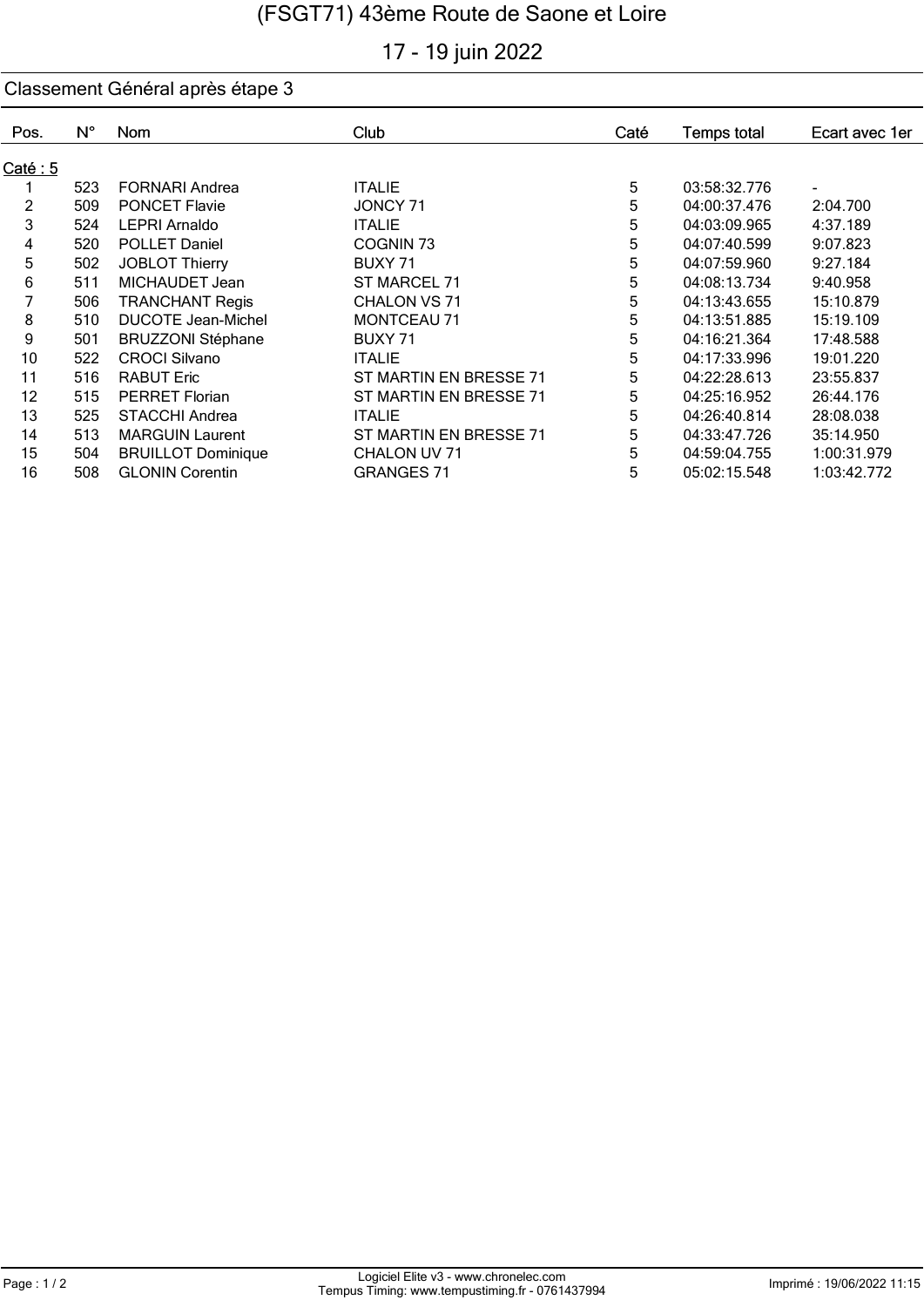# 17 - 19 juin 2022

|         | Classement Général après étape 3 |                        |                              |      |              |                |  |  |  |  |  |
|---------|----------------------------------|------------------------|------------------------------|------|--------------|----------------|--|--|--|--|--|
| Pos.    | $N^{\circ}$                      | <b>Nom</b>             | Club                         | Caté | Temps total  | Ecart avec 1er |  |  |  |  |  |
| Caté: 6 |                                  |                        |                              |      |              |                |  |  |  |  |  |
|         | 602                              | <b>CREUZENET Cyril</b> | <b>CHARNAY LES CHALON 71</b> |      | 04:26:55.388 | -              |  |  |  |  |  |
| ົ       | 604                              | MORNAT Julien          | JONCY 71                     | 6    | 05:14:04.161 | 47:08.773      |  |  |  |  |  |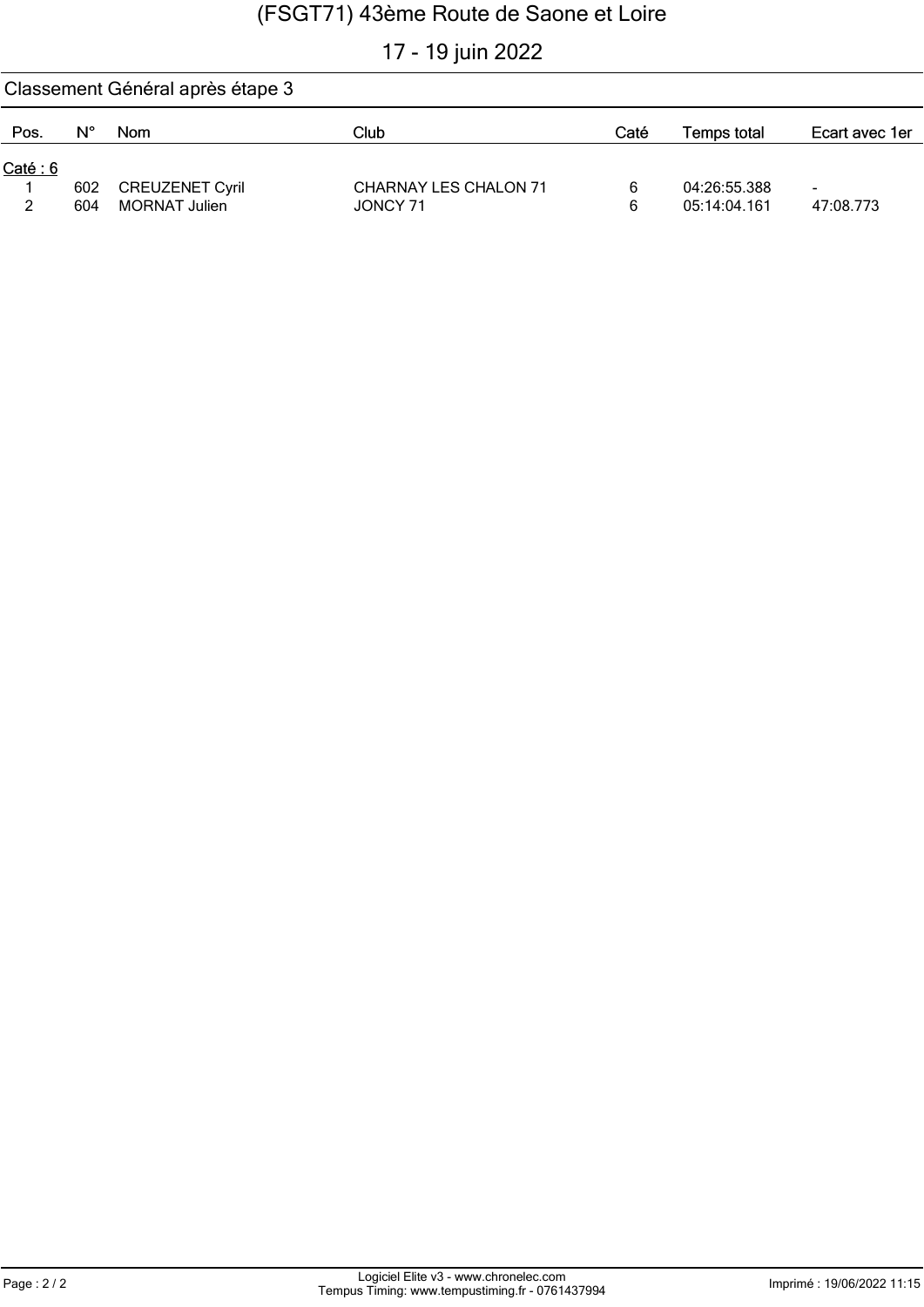# 17 - 19 juin 2022

| Pos.     | N°  | <b>Nom</b>               | Club                   | Caté | Temps total  | Ecart avec 1er |
|----------|-----|--------------------------|------------------------|------|--------------|----------------|
|          | 655 | AUCLERC Léna             | ST MARTIN EN BRESSE 71 | F    | 01:44:32.973 | ۰              |
| 2        | 651 | <b>AURENGE Tanya</b>     | AMCT 71                | F    | 01:50:44.002 | 6:11.029       |
| 3        | 654 | ZACCHIA Jocelyne         | ST MARCEL 71           | F    | 01:57:25.808 | 12:52.835      |
| 4        | 653 | <b>BOSC Charlotte</b>    | JONCY 71               |      | 02:04:48.157 | 20:15.184      |
| 5        | 652 | <b>RABUT Catherine</b>   | <b>GRANGES 71</b>      |      | 02:05:44.512 | 21:11.539      |
| Abandons |     |                          |                        |      |              |                |
| 6        | 656 | <b>ZOCCOLANTE Céline</b> | ST MARTIN EN BRESSE 71 |      | 00:06:14.047 | 1 Tr.          |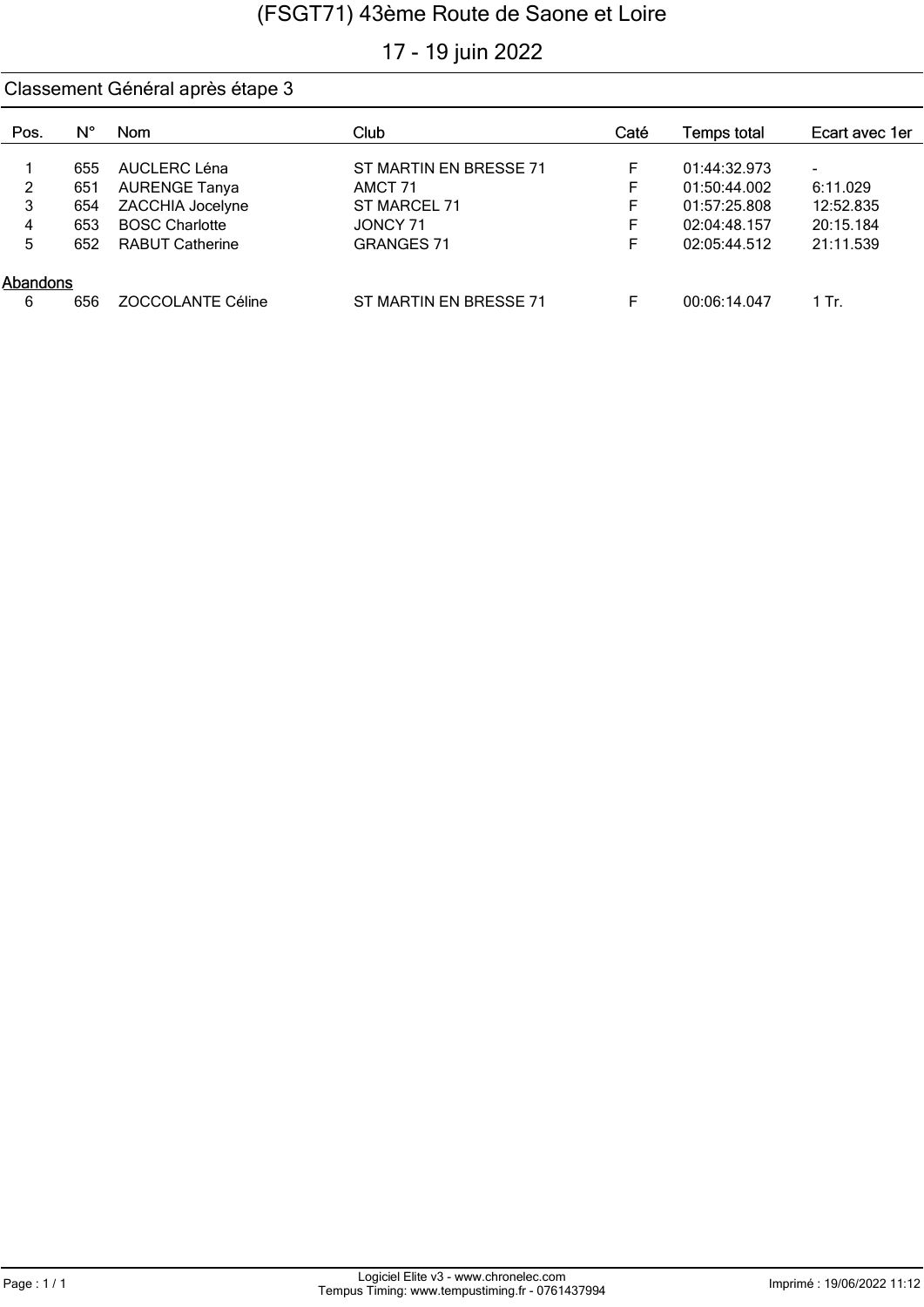| Epreuve         | La Route de Saône et Loire          |                                       |                                           |         |                |         |                |  |  |  |
|-----------------|-------------------------------------|---------------------------------------|-------------------------------------------|---------|----------------|---------|----------------|--|--|--|
| Date            | 17 - 18 - 19 JUIN 2022              |                                       |                                           |         |                |         |                |  |  |  |
| <b>Club</b>     |                                     |                                       | <b>ASPTT</b>                              |         |                |         |                |  |  |  |
| Catégorie       |                                     |                                       | $1,2,3$ , Jeunes                          |         |                |         |                |  |  |  |
|                 | <b>Classement du Maillot à Pois</b> |                                       |                                           |         |                |         |                |  |  |  |
| <b>Place</b>    | <b>Dossards</b>                     | <b>Noms-Prénoms</b>                   | <b>Clubs</b>                              | Etape 2 | Etape 3        | Etape 4 | <b>Total</b>   |  |  |  |
|                 | 25                                  | <b>D'EVOLA Fabian</b>                 | <b>BELGIQUE</b>                           | 21      | 8              |         | 29             |  |  |  |
| $\overline{2}$  | 205                                 | <b>CARNEADO Basile</b>                | <b>GRANGES 71</b>                         | 12      | 7              |         | 19             |  |  |  |
| 3               | 34                                  | <b>BERTHET Regis</b>                  | NICE 06                                   |         | 10             |         | 10             |  |  |  |
| 4               | 26                                  | <b>HIERKENS Pascal</b>                | <b>BELGIQUE</b>                           | 6       |                |         | 6              |  |  |  |
| 5               | 24                                  | <b>WILLIAMS James</b>                 | TEAM REFLEX RACING 71                     | 5       |                |         | 5              |  |  |  |
| 6               | 66                                  | GIRAUD-CARRIER Ewe PARAY LE MONIAL 71 |                                           |         | 5              |         | 5              |  |  |  |
| $\overline{7}$  | 33                                  | <b>BAYLET Emmanuel</b>                | NICE 06                                   | 4       |                |         | 4              |  |  |  |
| 8               | 32                                  | <b>CROCI Alan</b>                     | <b>ITALIE</b>                             | 4       |                |         | 4              |  |  |  |
| 9               | 15                                  | HONORE Jean-Baptiste LE CREUSOT VS 71 |                                           |         | 4              |         | 4              |  |  |  |
| 10              | 14                                  | <b>ZOCCOLANTE David</b>               | <b>GRANGES 71</b>                         | 3       |                |         | 3              |  |  |  |
| 11              | 64                                  |                                       | GUEUGNEAUD Lucas   LE CREUSOT CYCLISME 71 |         | 1              |         | 3              |  |  |  |
| $\overline{12}$ | 219                                 | <b>AUDO Raphael</b>                   | NICE 06                                   |         | $\overline{3}$ |         | $\overline{3}$ |  |  |  |
| 13              | 16                                  | <b>LANDRE Sébastien</b>               | LE CREUSOT VS 71                          | 2       |                |         | $\overline{2}$ |  |  |  |
| 14              | 11                                  | DAUVILLAIRE Pierre-FaECUISSES 71      |                                           |         | $\overline{2}$ |         | $\overline{2}$ |  |  |  |
| $\overline{15}$ | 10                                  | <b>CURTIL Aurélien</b>                | <b>ECUISSES 71</b>                        |         |                |         |                |  |  |  |